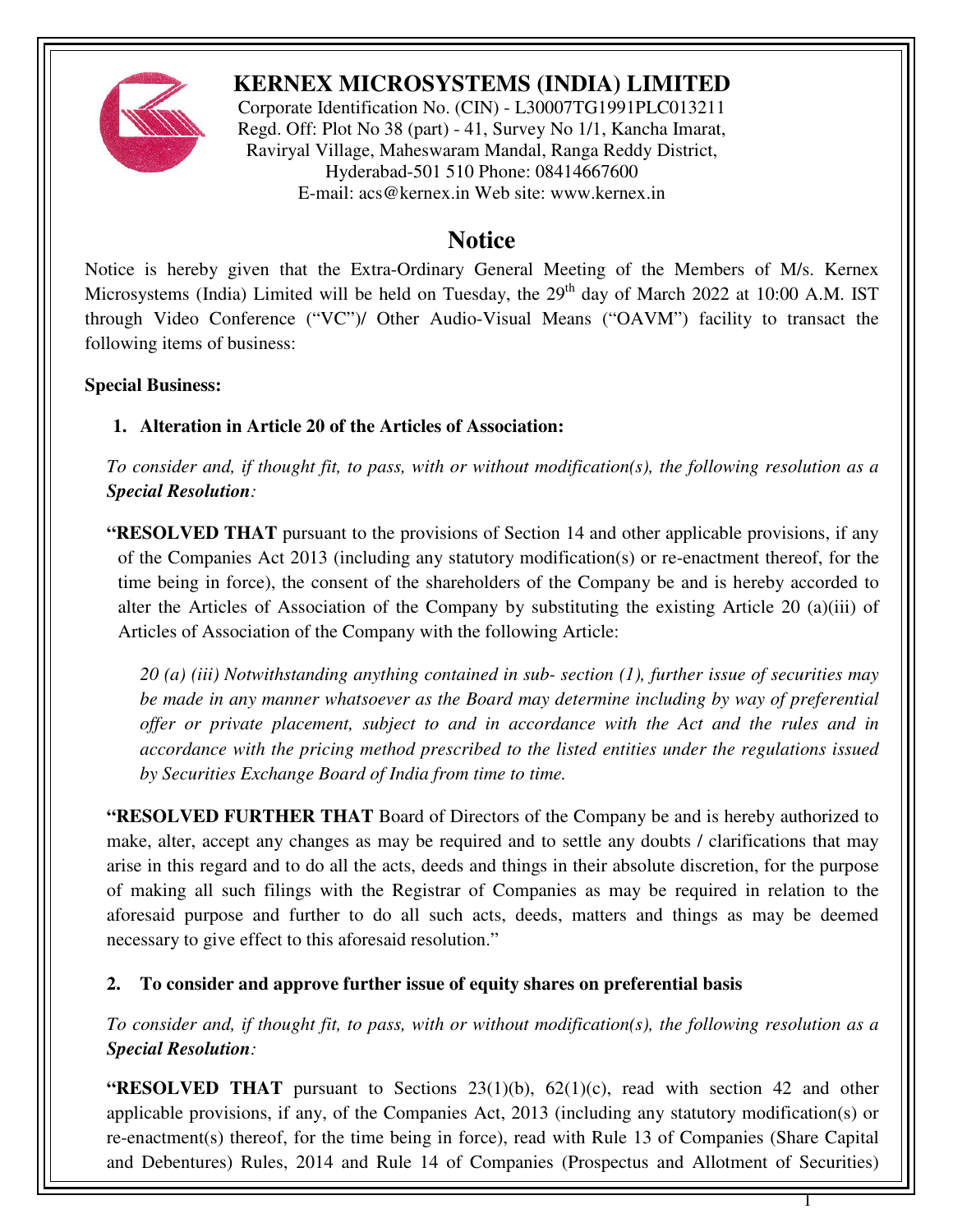Rules, 2014 and in accordance with the provisions of the Memorandum and Articles of Association of the Company and in accordance with the provisions on preferential issue as contained in Securities and Exchange Board of India (Issue of Capital and Disclosure Requirements) Regulations 2018, as amended ("SEBI ICDR Regulations"), and the Securities and Exchange Board of India (Listing Obligations and Disclosure Requirements) Regulations, 2015, as amended (the "SEBI Listing Regulations") the listing agreements entered into by the Company with the BSE Limited and National Stock Exchange of India Limited ("Stock Exchanges") on which the Equity Shares of the Company having face value of Rs.10/- (Ten) each ("Equity Shares") are listed and subject to any other rules, regulations, guidelines, notifications, circulars and clarifications issued there under from time to time by the Ministry of Corporate Affairs ("MCA"), Securities and Exchange Board of India ("SEBI") and/ or any other competent authorities, (hereinafter referred to as "Applicable Regulatory Authorities") from time to time to the extent applicable and subject to such approval(s), consent(s), permission(s)and/or sanction(s), if any, of any statutory / regulatory authorities, Stock Exchange(s), SEBI, institutions, or bodies, as may be required and subject to such terms and condition(s), alteration(s), correction(s), change(s) and/or modification(s) as may be prescribed by any of them while granting such consent(s), permission(s) or approval(s), and which may be agreed to by the Board of Directors of the Company (hereinafter referred to as the 'Board', which terms shall be deemed to include any Committee which the Board may have constituted or hereinafter constitute to exercise its power including the powers conferred by this Resolution, consent of the Members of the Company be and is hereby accorded to the Board and the Board be and is hereby authorized in its absolute discretion to create, offer, issue and allot up to 13,00,000 (Thirteen Lakhs) equity shares having face value of Rs. 10/- (Rupees Ten) each fully paid-up ("Equity Shares") at a premium of Rs.103/- (One Hundred and Three) each on such terms and conditions as may be deemed appropriate by the Board on preferential basis to:

| S. No. | <b>Name of Proposed allottee</b>     | Category     | No of equity shares<br>to be issued |
|--------|--------------------------------------|--------------|-------------------------------------|
|        |                                      |              |                                     |
| 1.     | Dr. Janardhana Reddy Vinta           | Non-Promoter | 1,00,000                            |
| 2.1    | Sri. Penumetsa Naga Raju             | Non-Promoter | 2,00,000                            |
| 3.     | Smt. Penumetsa Parvathi              | Non-Promoter | 2,00,000                            |
| 4.     | Smt. Penumetcha Parvathi             | Non-Promoter | 1,00,000                            |
| 5.1    | <b>Technologies</b><br>Enact<br>M/s. | Non-Promoter | 3,00,000                            |
|        | Private Limited                      |              |                                     |
| 6.     | Sri. Jai Singh                       | Non-Promoter | 3,00,000                            |
| 7.     | Smt. Rochesmathi                     | Non-Promoter | 50,000                              |
|        | Ramakumari Konda                     |              |                                     |
| 8.     | Sri. Venkata<br>Raju<br>Soma         | Non-Promoter | 50,000                              |
|        | Vegesna                              |              |                                     |

price being not less than the price determined in accordance with Chapter V of the SEBI ICDR Regulations or such higher price determined on such terms and conditions as may be decided and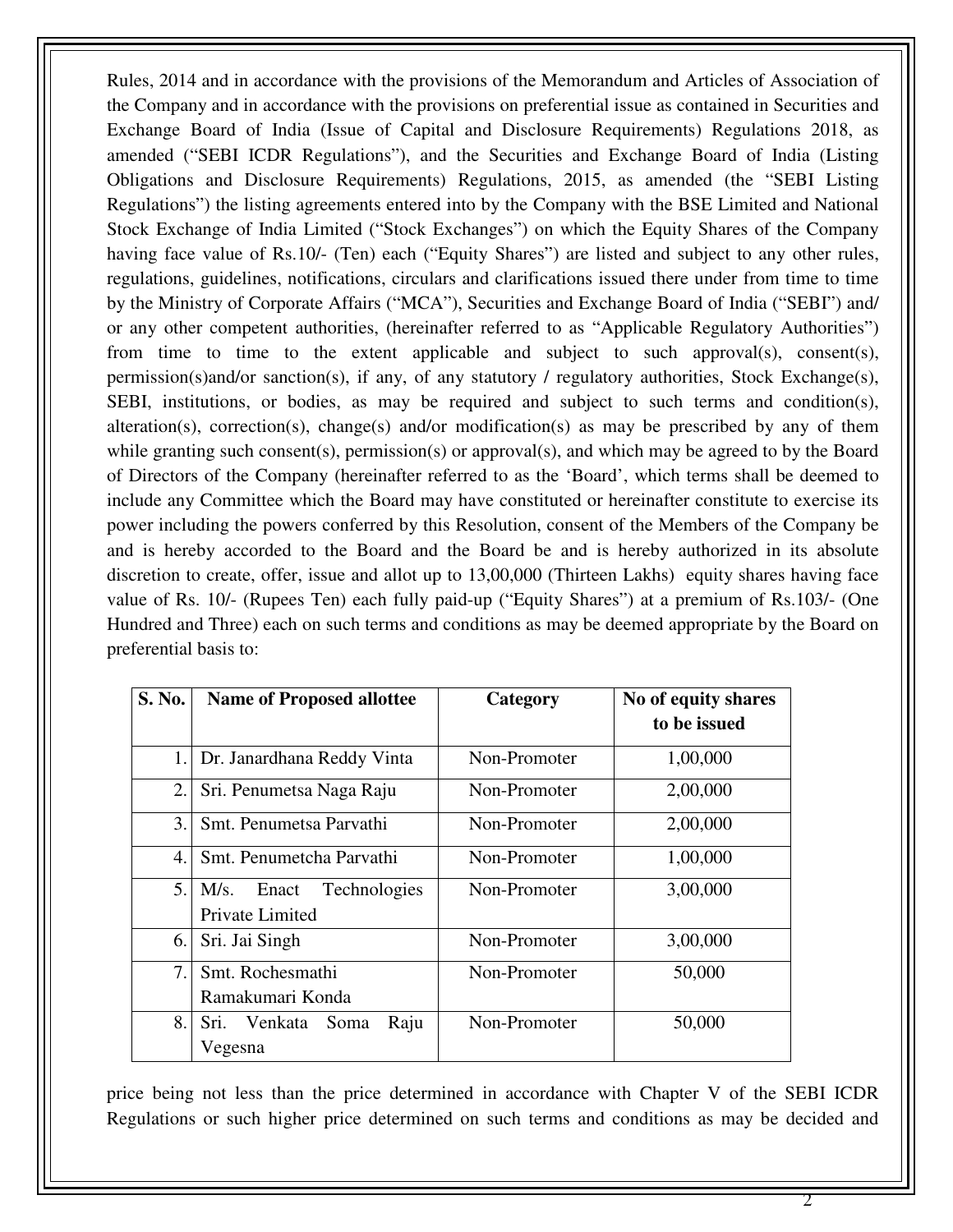deemed appropriate by the Board at the time of issue or allotment in accordance with the provisions of SEBI ICDR Regulations, or other applicable laws in this respect.

**"RESOLVED FURTHER THAT** in accordance with SEBI ICDR Regulations, the 'Relevant Date' for determination of the issue price of Equity Shares, shall be,  $28<sup>th</sup>$  February 2022 being the date 30 (Thirty) days prior to the meeting of members of the Company is to be held to consider the Preferential Issue of equity shares and the issue price determined in accordance with SEBI ICDR Regulations."

**"RESOLVED FURTHER THAT** the Equity Shares to be so created, offered, issued and allotted shall be subject to the provisions of the Memorandum and Articles of Association of the Company and shall rank pari-passu (including as to entitlement to voting powers and dividend) in all respects with the existing equity shares of the Company and the shares so issued offered and allotted be in dematerialized form".

**"RESOLVED FURTHER THAT** the Equity Shares allotted on preferential basis shall be locked-in for such period as prescribed in SEBI ICDR Regulations"

**"RESOLVED FURTHER THAT** the Board be and is hereby authorized to decide and approve the other terms and conditions of the issue and also to vary, alter or modify any of the terms and conditions in the proposal as may be required by the agencies/authorities involved in such issues but subject to such conditions as the Reserve Bank of India (RBI)/Securities and Exchange Board of India (SEBI)/ Financial Institutions/Investment Institutions and/or such other appropriate authority may impose at the time of their approval and as agreed to by the Board"

**"RESOLVED FURTHER THAT** the said equity shares shall be issued and allotted by the Company within a period of 15 (Fifteen) days from the date of passing of this resolution, provided that where the allotment of the said equity shares is pending on account of pendency of any approval for such allotment by any regulatory authority, the allotment shall be completed within a period of 15 (Fifteen) days from the date of receipt of last of such approvals.

**"FURTHER RESOLVED THAT** for the purpose of giving effect to the aforesaid special resolution under Sections 42 and 62 of the Companies Act, 2013, the Board of Directors (which term shall include any duly constituted and authorized Committee thereof) of the Company be and is hereby authorized to take such steps and to do all such other acts, deeds, matters and things and accept any alteration(s) or amendment(s) or correction(s) or modification(s) and to execute all documents or writings as may be necessary, proper or expedient for the purpose of giving effect to this resolution including intimating the concerned authorities or such other regulatory body and for matters connected therewith or incidental thereto and also to seek listing of such equity shares on BSE/NSE where the shares of the Company are listed.

**"RESOLVED FURTHER THAT** the Board be and is hereby authorized to delegate all or any of the powers herein conferred to any Committee of the Board or any Director(s) or Officer(s) of the Company and to generally do all such acts, deeds and things as may be required in connection with the aforesaid resolution, including issue of offer letter, making necessary filings with the stock exchanges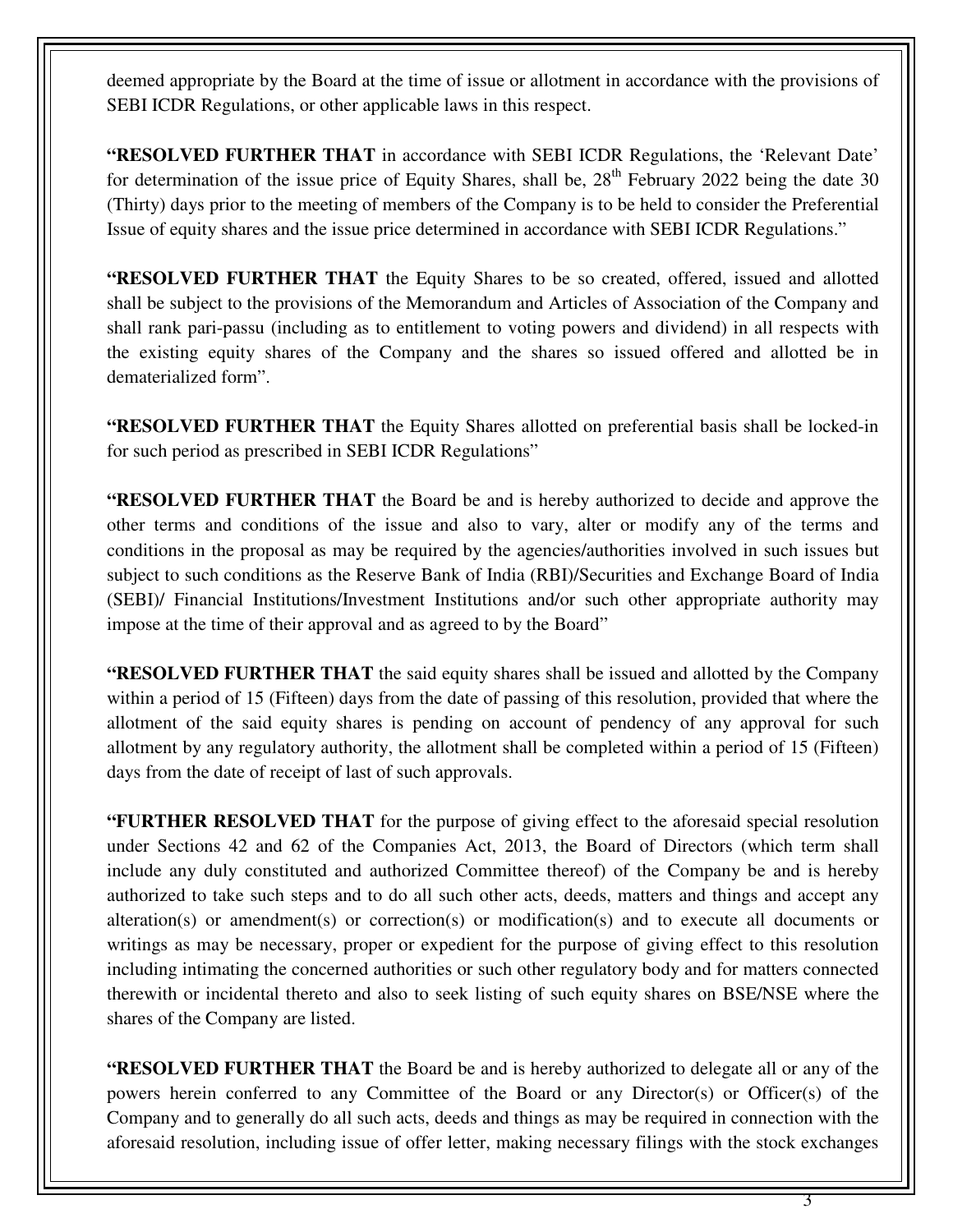and regulatory authorities and execution of any documents on behalf of the Company and to represent the Company before any governmental authorities and to appoint any merchant bankers or other professional advisors, consultants and legal advisors to give effect to the aforesaid resolution.

**"RESOLVED FURTHER THAT** for the purpose of giving effect to the above resolution, the Board be and is hereby authorized to agree and accept all such terms, condition(s), modification (s) and alteration(s) as may be stipulated by any relevant authorities while according approval or consent to the issue as may be considered necessary, proper or expedient and give effect to modification (s) and to resolve and settle all questions, difficulties or doubts that may arise in this regard in the implementation of this resolution for issue and allotment of equity shares on preferential basis and to do all acts, deeds and things in connection therewith and incidental thereto without being required to seek any further consent or approval of the members of the Company to the intent that the members shall be deemed to have given their approval thereto expressly by the authority of this resolution.

# **3. To Write-Off receivables against fixed assets of the Company**

*To consider and, if thought fit, to pass, with or without modification(s), the following resolution as an Ordinary Resolution:* 

**"RESOLVED THAT** the consent of the members of the Company be and is hereby accorded for writing off an amount of Rs. 4.43 Crores which is lying in the books of accounts as a receivable against sale of fixed assets and also to make necessary entries in the books of accounts in this regard."

**"RESOLVED FURTHER THAT** for the purpose of giving effect to the above resolution, the Board be and is hereby authorized to do all acts, deeds and things in connection therewith and incidental thereto without being required to seek any further consent or approval of the members of the Company to the intent that the members shall be deemed to have given their approval thereto expressly by the authority of this resolution.

> By order of the Board For **Kernex Microsystems (India) Limited**

Hyderabad, 03rd March 2022

**Sd/- M B Narayana Raju Whole Time Director DIN: 07993925**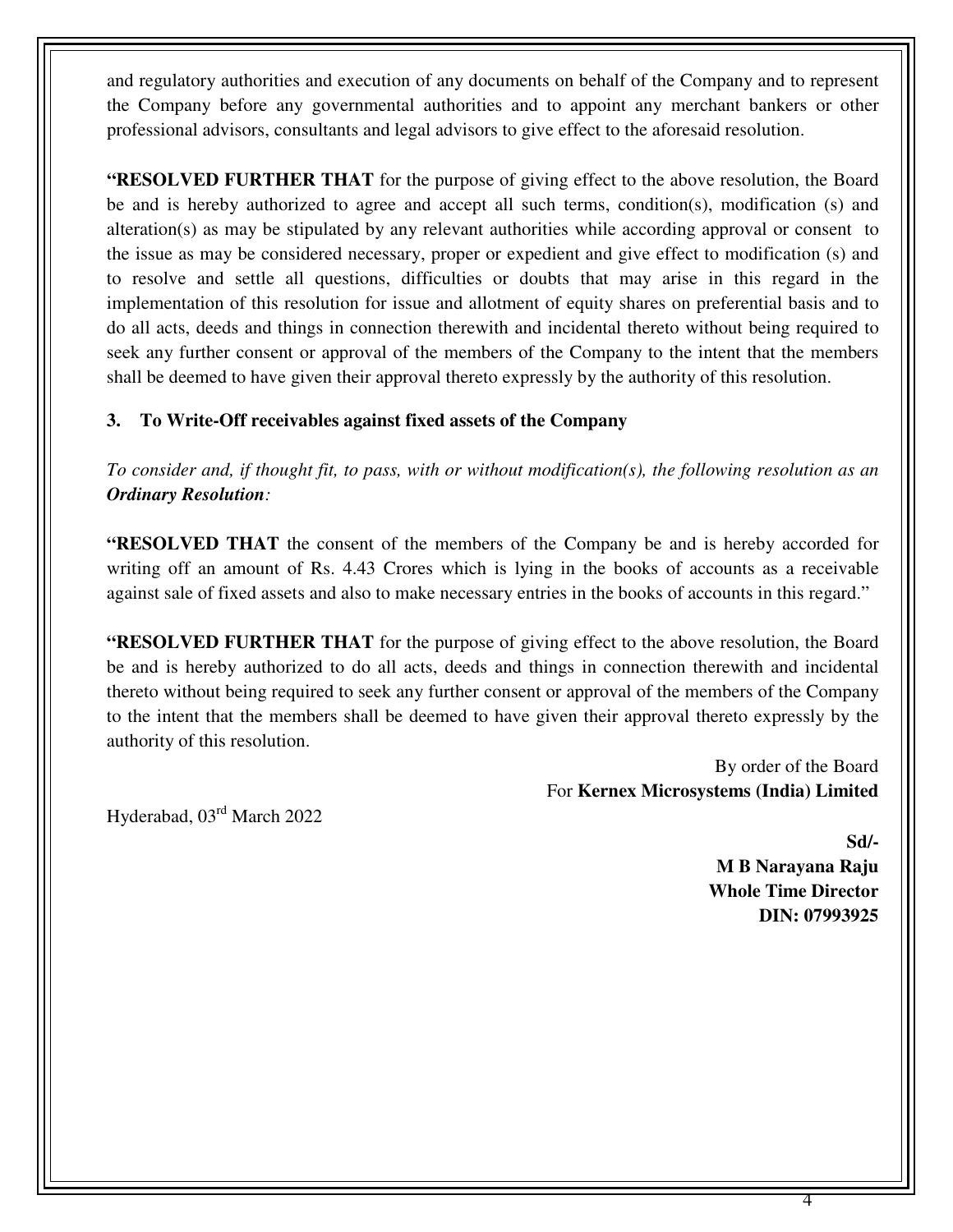### **NOTES:**

- 1. The Explanatory Statement pursuant to Section 102 of the Companies Act, 2013 ("Act") setting out material facts relating to the business stated under Item Nos. 1 to 3 are annexed hereto.
- 2. In view of the continuing Covid-19 pandemic, the Ministry of Corporate Affairs ("MCA") has its General Circular numbers 20/2021 dated 8th December, 2021, 10/2021 dated 23rd June, 2021, 39/2020 dated 31st December, 2020, 33/2020 dated 28th September, 2020, 22/2020 dated 15th June, 2020, 17/2020 dated 13<sup>th</sup> April, 2020, and 14/2020 dated 8th April, 2020 issued by the Ministry of Corporate Affairs (MCA) (collectively referred to as "MCA Circulars") and Circular No.<br>SEBI/H/CFD/CMD1/CIR/P/2020/79 dated 12<sup>th</sup> May. 2020 and  $SEBI/H/CFD/CMD1/CIR/P/2020/79$  dated  $12<sup>th</sup>$  May, 2020 and SEBI/HO/CFD/CMD2/CIR/P/2021/11 dated  $15<sup>th</sup>$  January, 2021 issued by Securities and Exchange Board of India ('SEBI Circular') permitted the holding of the Extra-Ordinary General Meeting ("EGM") through Video Conferencing ("VC") / Other Audio- Visual Means ("OAVM"), without the physical presence of the Members at a common venue. In compliance with the provisions of the Companies Act, 2013 ("Act"), SEBI (Listing Obligations and Disclosure Requirements) Regulations, 2015 ("the Listing Regulations") and MCA Circulars, the EGM of the Company is being held through VC / OAVM.
- 3. Pursuant to the provisions of Section 108 of the Companies Act, 2013 read with Rule 20 of the Companies (Management and Administration) Rules, 2014 (as amended) and Regulation 44 of SEBI (Listing Obligations & Disclosure Requirements) Regulations 2015 (as amended), and the MCA Circulars, the Company is providing facility of remote e-voting to its Members in respect of the business to be transacted at the EGM. For this purpose, the Company has entered into an agreement with National Securities Depository Limited (NSDL) for facilitating voting through electronic means, as the authorized agency. The facility of casting votes by a member using remote e-voting system as well as voting during the EGM will be provided by NSDL.
- 4. The Members can join the EGM in the VC/OAVM mode 15 minutes before and after the scheduled time of the commencement of the Meeting by following the procedure mentioned in the Notice. The facility of participation at the EGM through VC/OAVM will be made available for 1000 members on first come first served basis. This will not include large Shareholders (Shareholders holding 2% or more shareholding), Promoters, Institutional Investors, Directors, Key Managerial Personnel, the Chairpersons of the Audit Committee, Nomination and Remuneration Committee and Stakeholders Relationship Committee, Auditors etc. who are allowed to attend the EGM without restriction on account of first come first served basis.
- 5. The attendance of the Members attending the EGM through VC/OAVM will be counted for the purpose of reckoning the quorum under Section 103 of the Companies Act, 2013.
- 6. Pursuant to the provisions of the Act, a member entitled to attend and vote at the EGM is entitled to appoint a proxy to attend and vote on his/her behalf and the proxy need not be a Member of the Company. Since this EGM is being held pursuant to the MCA Circulars through VC / OAVM, physical attendance of Members has been dispensed with. Accordingly, the facility for appointment of proxies by the Members will not be available for the EGM and hence the Proxy Form and Attendance Slip are not annexed to this Notice.
- 7. As per Regulation 40 of SEBI Listing Regulations, as amended, securities of listed companies can be transferred only in dematerialized form with effect from, April 1, 2019, except in case of request received for transmission or transposition of securities. In view of this and to eliminate all risks associated with physical shares and for ease of portfolio management, members holding shares in physical form are requested to consider converting their holdings to dematerialized form. Members can contact the Company or Company's Registrars and Transfer Agents, KFin Technologies Private Limited ("KFin") for assistance in this regard.
- 8. Members holding shares in the same name under different Ledger Folios are requested to apply for consolidation of such Folios and send the relevant share certificates to the RTA/Company.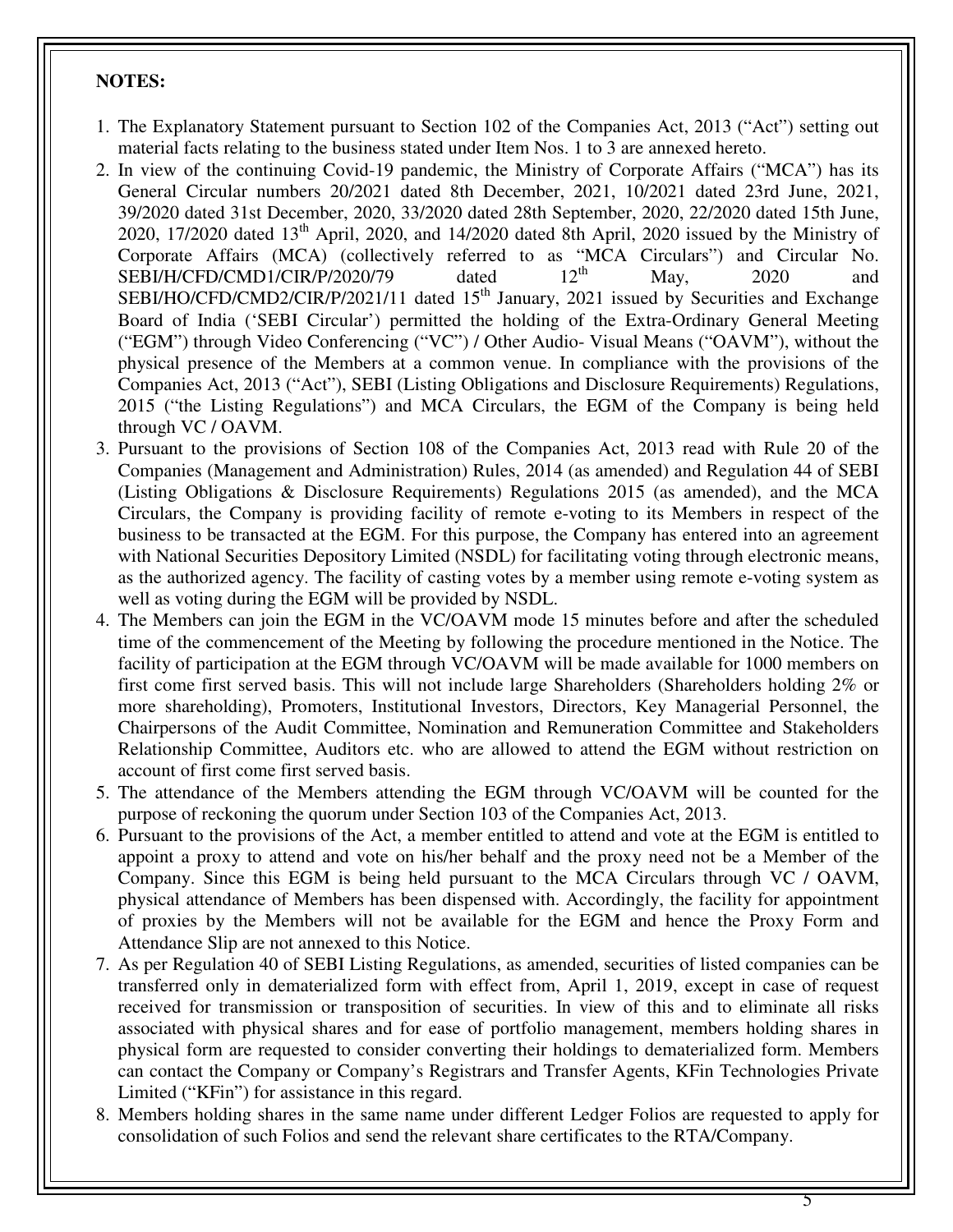- 9. To promote green initiative, Members who have not registered their email addresses are requested to register the same with their Depository Participants in case the shares are held by them in electronic form and with KFin, in case the shares are held in physical form.
- 10. Members are requested to intimate changes, if any, pertaining to their name, postal address, email address, telephone/ mobile numbers, Permanent Account Number (PAN), mandates, nominations, power of attorney, bank details such as, name of the bank and branch details, bank account number, MICR code, IFSC code, etc., to their DPs in case the shares are held by them in electronic form and to KFin in case the shares are held by them in physical form.
- 11. Members who have not yet registered their nomination are requested to register the same by submitting Form No. SH-13. The said form can be downloaded from the Company's website https://www.kernex.in. Members are requested to submit the said details to their DP in case the shares are held by them in electronic form and to KFin in case the shares are held in physical form.
- 12. Members holding shares in physical form, in identical order of names, in more than one folio are requested to send to the Company or KFin, the details of such folios together with the share certificates for consolidating their holdings in one folio. A consolidated share certificate will be issued to such Members after making requisite changes.
- 13. In case of joint holders, the Member whose name appears as the first holder in the order of names as per the Register of Members of the Company will be entitled to vote at the EGM.
- 14. Pursuant to the directions/notifications of Securities and Exchange Board of India (SEBI) and Depositories, the demat account holders can operate their accounts if they had already provided Income Tax Permanent Account Number either at the time of opening of the account or at any time subsequently. In case they have not furnished the Income Tax Permanent Account Number to the Depository Participants, such demat account holders are requested to contact their DPs with a photocopy of the PAN Card (with original PAN Card for verification), so that the frozen demat accounts would be available for operation and further consequences of non-compliance with the aforesaid directives would be obviated. SEBI, vide Circular ref.no. MRD/Dop/Cir-05/2009 dated May 20, 2009 made it mandatory to have PAN particulars for registration of physical share transfer requests. Based on the directive contained in the said circulars, all share transfer requests are therefore to be accompanied with PAN details. Members holding shares in physical form can submit their PAN details to the Company / RTA.
- 15. The Notice calling the EGM has been uploaded on the website of the Company at www.kernex.in. The Notice can also be accessed from the websites of the Stock Exchanges i.e. BSE Limited and National Stock Exchange of India Limited at www.bseindia.com and www.nseindia.com respectively and the EGM Notice is also available on the website of NSDL (agency for providing the Remote e-Voting facility) i.e. www.evoting.nsdl.com. All documents referred to in the accompanying Notice shall be open for inspection by the Members by writing an e-mail to the Company acs@kernex.in.
- 16. In compliance with the aforesaid MCA Circulars and SEBI Circular dated May 12, 2020 (collectively referred to as "MCA Circulars"), EGM Notice is being sent only through electronic mode to those Members whose email addresses are registered with the Company/ Depositories as on  $25<sup>th</sup>$  February 2022. Members whose email IDs are not registered with the Company/Depositories are requested to follow the process provided further for registration of email IDs with the depositories for procuring user ID & password and registration of email IDs for e-voting for the resolutions set out in this notice.
- 17. Since the EGM will be held through VC / OAVM, the Route Map is not annexed in this Notice.

#### **Instructions for e-voting and joining the EGM are as follows:**

#### **The instructions for Members for Remote E-Voting are as under:-**

1. In view of the continuing Covid-19 pandemic, , the general meetings of the companies shall be conducted as per the guidelines issued by the Ministry of Corporate Affairs (MCA) vide General Circular numbers 20/2021 dated 8th December, 2021, 10/2021 dated 23rd June, 2021, 39/2020 dated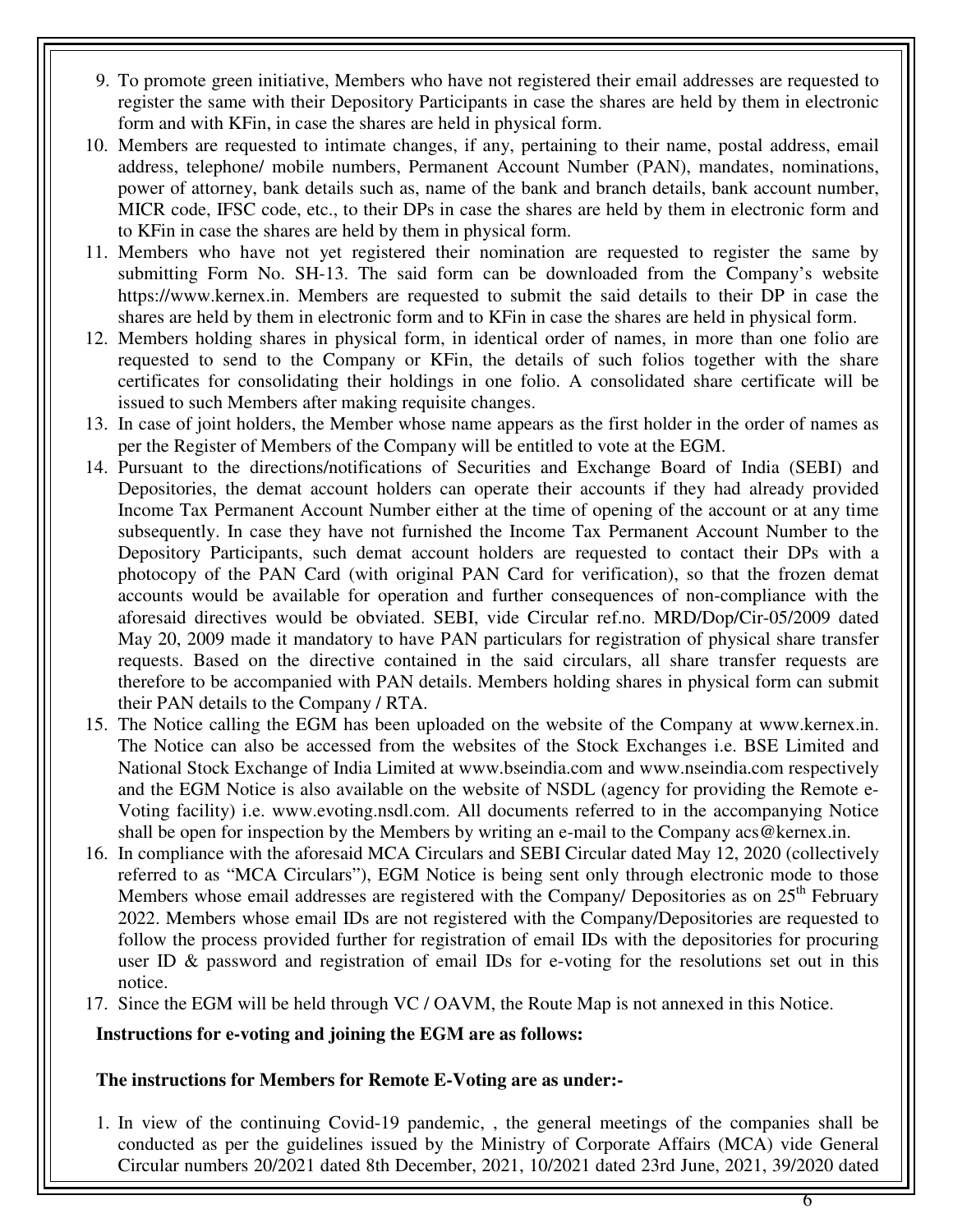31st December, 2020, 33/2020 dated 28th September, 2020, 22/2020 dated 15th June, 2020, 17/2020 dated 13<sup>th</sup> April, 2020, and 14/2020 dated 8th April, 2020 issued by the Ministry of Corporate Affairs  $(MCA)$  (collectively referred to as "MCA Circulars") and Circular No.<br>SEBI/H/CFD/CMD1/CIR/P/2020/79 dated  $12^{\text{th}}$  May 2020 and  $SEBI/H/CFD/CMD1/CIR/P/2020/79$  dated  $12<sup>th</sup>$  May, 2020 and SEBI/HO/CFD/CMD2/CIR/P/2021/11 dated  $15<sup>th</sup>$  January, 2021 issued by Securities and Exchange Board of India ('SEBI Circular') permitted the holding of the Extra-Ordinary General Meeting ("EGM") through Video Conferencing ("VC") / Other Audio- Visual Means ("OAVM"), without the physical presence of the Members at a common venue. In compliance with the provisions of the Companies Act, 2013 ("Act"), SEBI (Listing Obligations and Disclosure Requirements) Regulations, 2015 ("the Listing Regulations") and MCA Circulars, the EGM of the Company is being held through VC / OAVM. Hence, Members can attend and participate in the ensuing EGM through VC/OAVM

- 2. Pursuant to the provisions of Section 108 of the Companies Act, 2013 read with Rule 20 of the Companies (Management and Administration) Rules, 2014 (as amended) and Regulation 44 of SEBI (Listing Obligations & Disclosure Requirements) Regulations 2015 (as amended), and MCA Circulars dated April 08, 2020, April 13, 2020, May 05, 2020 and January 13, 2021 and the Company is providing facility of remote e-voting to its Members in respect of the business to be transacted at the EGM. For this purpose, the Company has entered into an agreement with National Depository Services (India) Limited (NSDL) for facilitating voting through electronic means, as the authorized e-Voting's agency. The facility of casting votes by a member using remote e-voting as well as the evoting system on the date of the EGM will be provided by NSDL.
- 3. The Members can join the EGM in the VC/OAVM mode 30 minutes before and after the scheduled time of the commencement of the Meeting by following the procedure mentioned in the Notice. The facility of participation at the EGM through VC/OAVM will be made available to at-least 1000 members on first come first served basis. This will not include large Shareholders (Shareholders holding 2% or more shareholding), Promoters, Institutional Investors, Directors, Key Managerial Personnel, the Chairpersons of the Audit Committee, Nomination and Remuneration Committee and Stakeholders Relationship Committee, Auditors etc. who are allowed to attend the EGM without restriction on account of first come first served basis.
- 4. The attendance of the Members attending the EGM through VC/OAVM will be counted for the purpose of ascertaining the quorum under Section 103 of the Companies Act, 2013.
- 5. Pursuant to MCA Circular No. 14/2020 dated April 08, 2020, the facility to appoint proxy to attend and cast vote for the members is not available for this EGM. However, in pursuance of Section 112 and Section 113 of the Companies Act, 2013, representatives of the members such as the President of India or the Governor of a State or body corporate can attend the EGM through VC/OAVM and cast their votes through e-voting.
- 6. In line with the Ministry of Corporate Affairs (MCA) Circular No. 17/2020 dated April 13, 2020, the Notice calling the EGM has been uploaded on the website of the Company at www.kernex.in. The Notice can also be accessed from the websites of the Stock Exchanges i.e. BSE Limited at www.bseindia.com and NSE at www.nse.com. The EGM Notice is also disseminated on the website of NSDL (agency for providing the Remote e-Voting facility and e-voting system during the EGM) i.e. www.evoting.nsdl.com

#### **THE INSTRUCTIONS FOR MEMBERS FOR REMOTE E-VOTING ARE AS UNDER:-**

**The remote e-voting period begins on Saturday, 26th March 2022 (9:00 a.m. IST) and ends on Monday, 28th March 2022 (5:00 p.m. IST). The remote e-voting module shall be disabled by NSDL for voting thereafter.**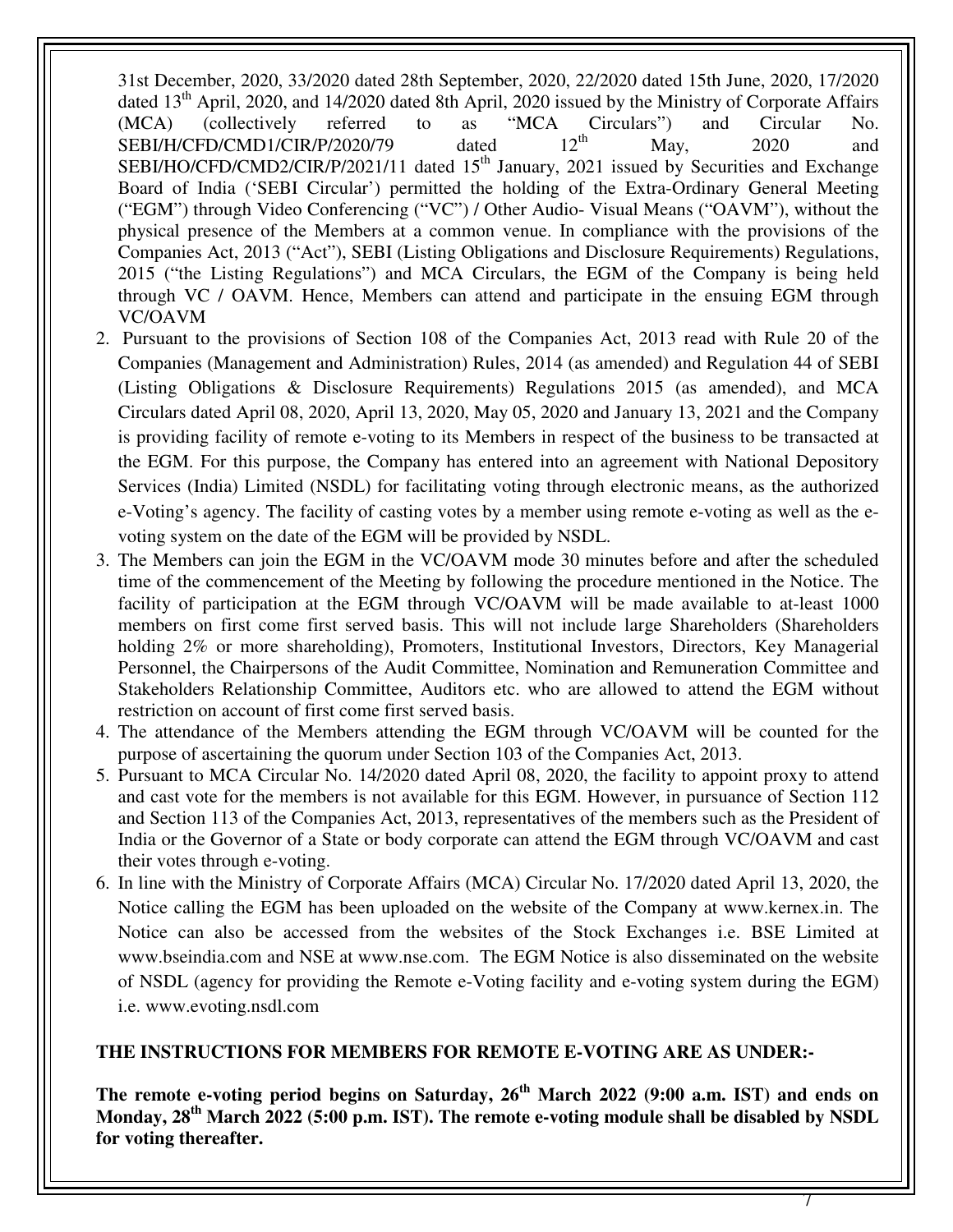The Members, whose names appear in the Register of Members / Beneficial Owners as on the record date (cut-off date) i.e. 22<sup>nd</sup> March 2022, may cast their vote electronically. The voting right of shareholders shall be in proportion to their shares in the paid-up equity share capital of the Company as on the cut-off date, being Tuesday, 22<sup>nd</sup> March 2022.

Any person, who acquires shares of the Company and becomes a Member of the Company after sending of the Notice and holding shares as of the Cut-off date, may obtain the login ID and password by sending a request at evoting@nsdl.co.in. However, if he/she is already registered with NSDL for remote e-voting then he/she can use his/her existing User ID and password for casting the vote**.** 

# **How do I vote electronically using NSDL e-Voting system?**

*The way to vote electronically on NSDL e-Voting system consists of "Two Steps" which are mentioned below:* 

#### **Step 1: Access to NSDL e-Voting system**

#### **A) Login method for e-Voting for Individual shareholders holding securities in demat mode**

In terms of SEBI circular dated December 9, 2020 on e-Voting facility provided by Listed Companies, Individual shareholders holding securities in demat mode are allowed to vote through their demat account maintained with Depositories and Depository Participants. Shareholders are advised to update their mobile number and email Id in their demat accounts in order to access e-Voting facility.

Login method for Individual shareholders holding securities in demat mode is given below:

| <b>Type of shareholders</b> | <b>Login Method</b>                                                         |  |  |  |
|-----------------------------|-----------------------------------------------------------------------------|--|--|--|
| Individual<br>Shareholders  | 1. Existing <b>IDeAS</b> user can visit the e-Services website of NSDL Viz. |  |  |  |
| holding securities in demat | https://eservices.nsdl.com either on a Personal Computer or on a            |  |  |  |
| mode with NSDL.             | mobile. On the e-Services home page click on the "Beneficial                |  |  |  |
|                             | Owner" icon under "Login" which is available under 'IDeAS'                  |  |  |  |
|                             | section, this will prompt you to enter your existing User ID and            |  |  |  |
|                             | Password. After successful authentication, you will be able to see e-       |  |  |  |
|                             | Voting services under Value added services. Click on "Access to e-          |  |  |  |
|                             | Voting" under e-Voting services and you will be able to see e-Voting        |  |  |  |
|                             | page. Click on company name or e-Voting service provider i.e.               |  |  |  |
|                             | NSDL and you will be re-directed to e-Voting website of NSDL for            |  |  |  |
|                             | casting your vote during the remote e-Voting period.                        |  |  |  |
|                             |                                                                             |  |  |  |
|                             | 2. If you are not registered for IDeAS e-Services, option to register is    |  |  |  |
|                             | available at https://eservices.nsdl.com. Select "Register Online for        |  |  |  |
|                             | <b>IDeAS</b><br>Portal"<br>click<br><b>or</b><br>at                         |  |  |  |
|                             | https://eservices.nsdl.com/SecureWeb/IdeasDirectReg.jsp.                    |  |  |  |
|                             | 3. Visit the e-Voting website of NSDL. Open web browser by typing the       |  |  |  |
|                             | following URL: https://www.evoting.nsdl.com/ either on a Personal           |  |  |  |
|                             | Computer or on a mobile. Once the home page of e-Voting system is           |  |  |  |
|                             | launched, click on the icon "Login" which is available under                |  |  |  |
|                             |                                                                             |  |  |  |
|                             | 'Shareholder/Member' section. A new screen will open. You will              |  |  |  |
|                             | have to enter your User ID (i.e. your sixteen digit demat account           |  |  |  |
|                             | number hold with NSDL), Password/OTP and a Verification Code as             |  |  |  |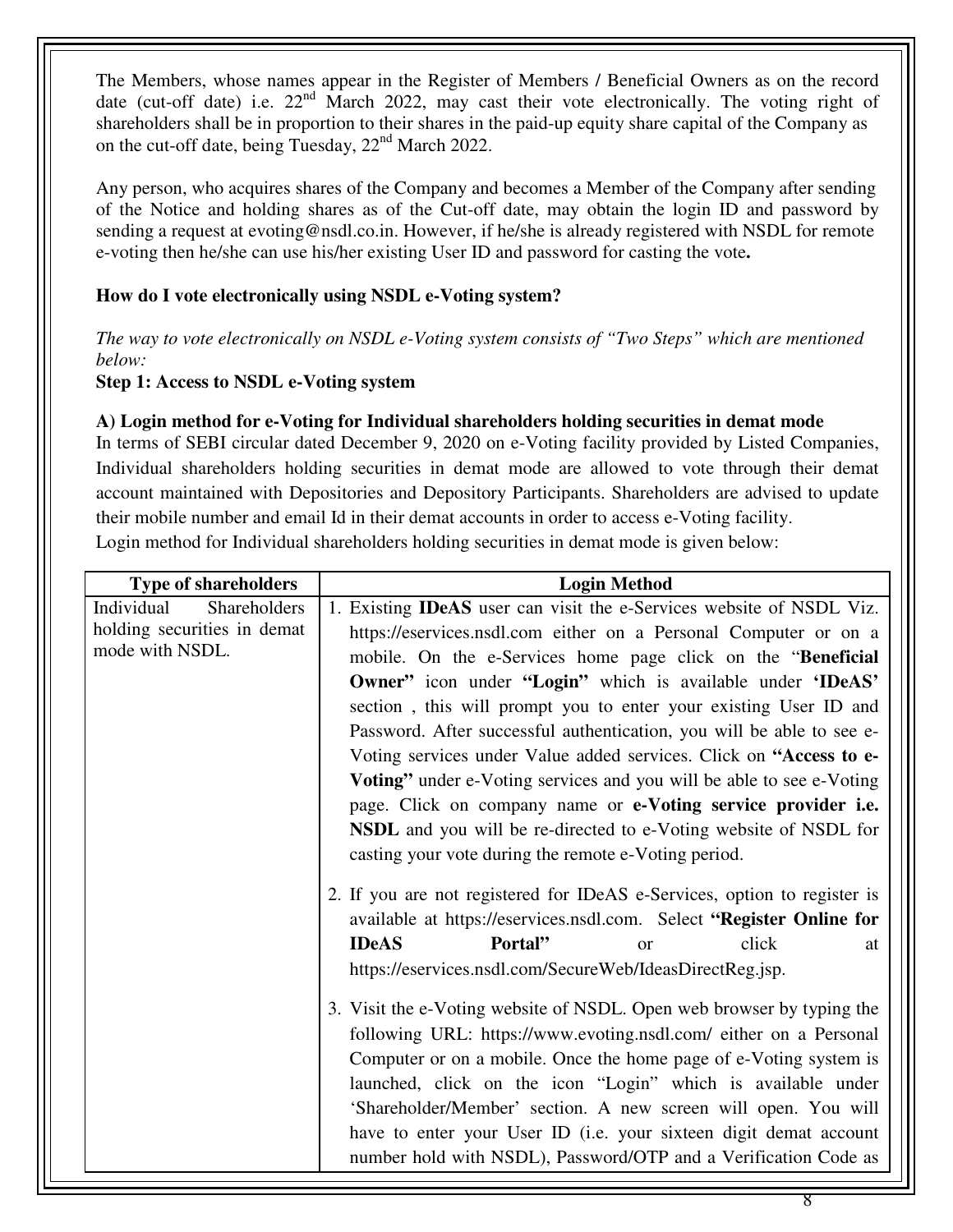|                                                                                   | shown on the screen. After successful authentication, you will be<br>redirected to NSDL Depository site wherein you can see e-Voting<br>page. Click on company name or e-Voting service provider i.e.<br>NSDL and you will be redirected to e-Voting website of NSDL for<br>casting your vote during the remote e-Voting period.<br>4. Shareholders/Members can also download NSDL Mobile App "NSDL"<br>Speede" facility by scanning the QR code mentioned below for<br>seamless voting experience.<br><b>NSDL Mobile App is available on</b><br>App Store > Google Play<br>1. Existing users who have opted for Easi / Easiest, they can login<br>through their user id and password. Option will be made available to<br>reach e-Voting page without any further authentication. The URL for<br>Easi<br>Easiest<br>login<br>to<br>to<br>users<br>$\prime$<br>are<br>https://web.cdslindia.com/myeasi/home/login or www.cdslindia.com<br>and click on New System Myeasi.<br>2. After successful login of Easi/Easiest the user will be also able to<br>see the E Voting Menu. The Menu will have links of e-Voting service<br>provider i.e. NSDL. Click on NSDL to cast your vote. |  |  |
|-----------------------------------------------------------------------------------|-------------------------------------------------------------------------------------------------------------------------------------------------------------------------------------------------------------------------------------------------------------------------------------------------------------------------------------------------------------------------------------------------------------------------------------------------------------------------------------------------------------------------------------------------------------------------------------------------------------------------------------------------------------------------------------------------------------------------------------------------------------------------------------------------------------------------------------------------------------------------------------------------------------------------------------------------------------------------------------------------------------------------------------------------------------------------------------------------------------------------------------------------------------------------------------|--|--|
| Individual<br>Shareholders<br>securities<br>holding<br>in<br>demat mode with CDSL |                                                                                                                                                                                                                                                                                                                                                                                                                                                                                                                                                                                                                                                                                                                                                                                                                                                                                                                                                                                                                                                                                                                                                                                     |  |  |
|                                                                                   |                                                                                                                                                                                                                                                                                                                                                                                                                                                                                                                                                                                                                                                                                                                                                                                                                                                                                                                                                                                                                                                                                                                                                                                     |  |  |
|                                                                                   | 3. If the user is not registered for Easi/Easiest, option to register is<br>available at<br>https://web.cdslindia.com/myeasi/Registration/EasiRegistration                                                                                                                                                                                                                                                                                                                                                                                                                                                                                                                                                                                                                                                                                                                                                                                                                                                                                                                                                                                                                          |  |  |
|                                                                                   | 4. Alternatively, the user can directly access e-Voting page by<br>providing demat Account Number and PAN No. from a link in<br>www.cdslindia.com home page. The system will authenticate the user<br>by sending OTP on registered Mobile & Email as recorded in the demat<br>Account. After successful authentication, user will be provided links for<br>the respective ESP i.e. NSDL where the e-Voting is in progress.                                                                                                                                                                                                                                                                                                                                                                                                                                                                                                                                                                                                                                                                                                                                                          |  |  |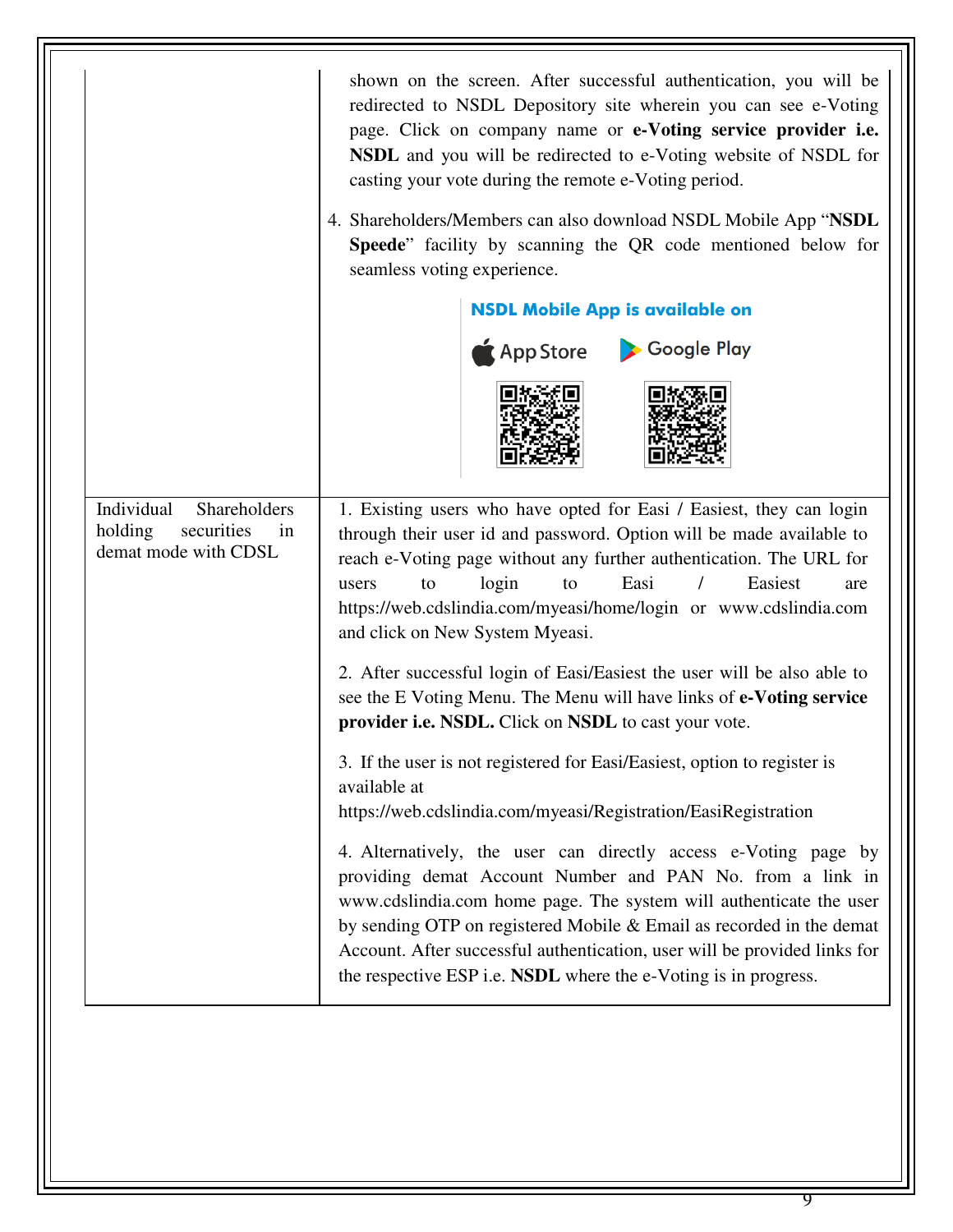**Important note:** Members who are unable to retrieve User ID/ Password are advised to use Forget User ID and Forget Password option available at abovementioned website.

**Helpdesk for Individual Shareholders holding securities in demat mode for any technical issues related to login through Depository i.e. NSDL and CDSL.** 

| Login type                                                                         | <b>Helpdesk details</b>                                                                                                                                                                         |
|------------------------------------------------------------------------------------|-------------------------------------------------------------------------------------------------------------------------------------------------------------------------------------------------|
| Individual<br>Shareholders holding<br>securities in demat mode with<br><b>NSDL</b> | Members facing any technical issue in login can contact NSDL<br>helpdesk by sending a request at evoting@nsdl.co.in or call at<br>toll free no.: 1800 1020 990 and 1800 22 44 30                |
| Individual Shareholders holding<br>securities in demat mode with<br><b>CDSL</b>    | Members facing any technical issue in login can contact CDSL<br>helpdesk<br>sending a<br>by<br>request<br>at<br>helpdesk.evoting@cdslindia.com or contact at 022-23058738 or<br>022-23058542-43 |

**B) Login Method for e-Voting shareholders other than Individual shareholders holding securities in demat mode and shareholders holding securities in physical mode.** 

#### **How to Log-in to NSDL e-Voting website?**

- 1. Visit the e-Voting website of NSDL. Open web browser by typing the following URL: https://www.evoting.nsdl.com/ either on a Personal Computer or on a mobile.
- 2. Once the home page of e-Voting system is launched, click on the icon "Login" which is available under 'Shareholder/Member' section.
- 3. A new screen will open. You will have to enter your User ID, your Password/OTP and a Verification Code as shown on the screen.

*Alternatively, if you are registered for NSDL eservices i.e. IDEAS, you can log-in at https://eservices.nsdl.com/ with your existing IDEAS login. Once you log-in to NSDL eservices after using your log-in credentials, click on e-Voting and you can proceed to Step 2 i.e. Cast your vote electronically.*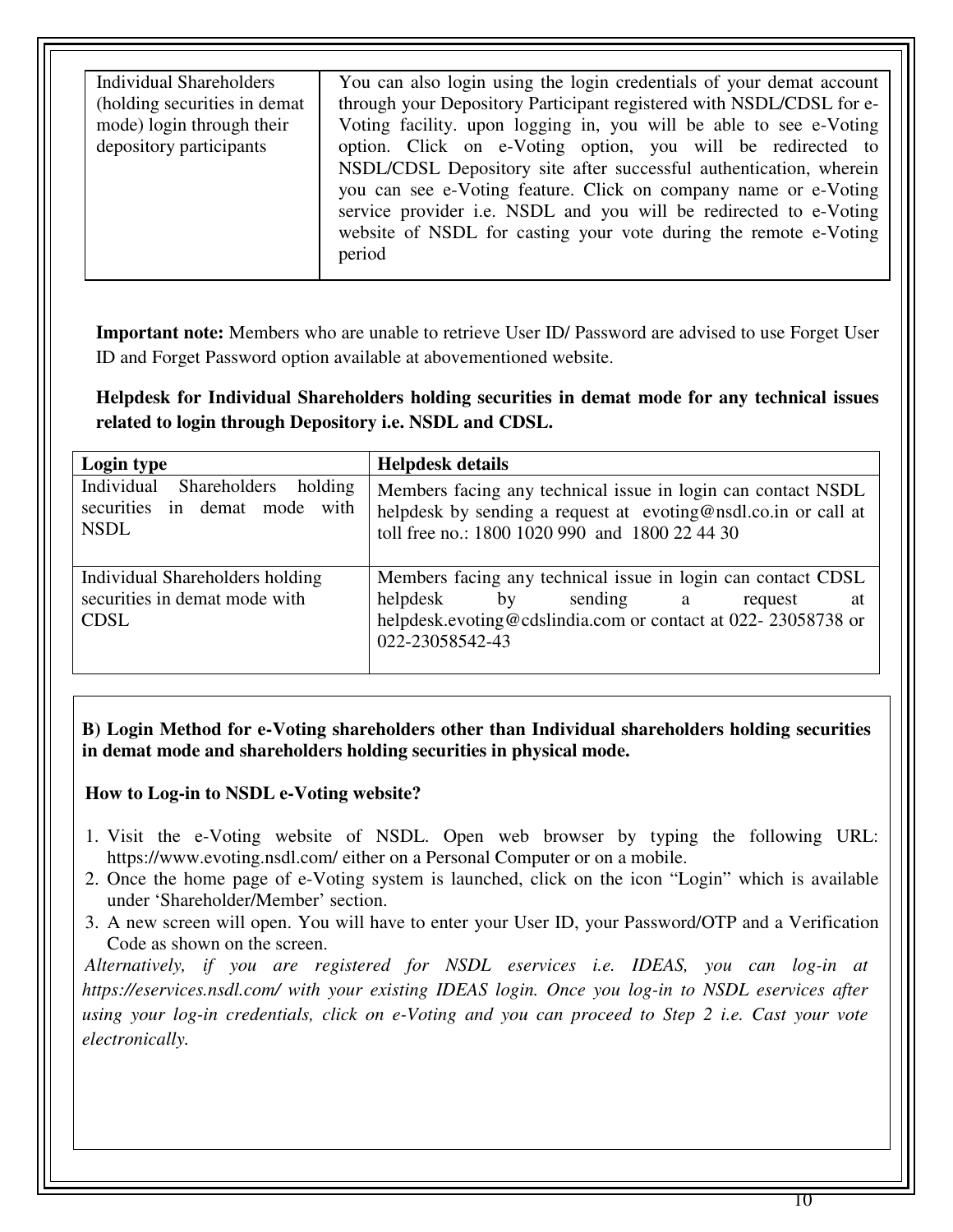4. Your User ID details are given below:

| 4. Your User ID details are given below: |                                                         |  |  |  |
|------------------------------------------|---------------------------------------------------------|--|--|--|
| Manner of holding shares i.e.            | Your User ID is:                                        |  |  |  |
| Demat (NSDL or CDSL)<br><sub>or</sub>    |                                                         |  |  |  |
| <b>Physical</b>                          |                                                         |  |  |  |
| a) For Members who hold shares in        | 8 Character DP ID followed by 8 Digit Client ID         |  |  |  |
| demat account with NSDL.                 | For example if your DP ID is IN300*** and Client ID is  |  |  |  |
|                                          | $12******$ then your user ID is IN300***12******.       |  |  |  |
| b) For Members who hold shares in        | 16 Digit Beneficiary ID                                 |  |  |  |
| demat account with CDSL.                 | For example if your Beneficiary ID is 12*************** |  |  |  |
|                                          | then your user ID is $12*******************$            |  |  |  |
| c) For Members holding shares in         | EVEN Number followed by Folio Number registered with    |  |  |  |
| Physical Form.                           | the company                                             |  |  |  |
|                                          | For example if folio number is $001***$ and EVEN is     |  |  |  |
|                                          | 101456 then user ID is 101456001***                     |  |  |  |

5. Password details for shareholders other than Individual shareholders are given below:

- a. If you are already registered for e-Voting, then you can user your existing password to login and cast your vote.
- b. If you are using NSDL e-Voting system for the first time, you will need to retrieve the 'initial password' which was communicated to you. Once you retrieve your 'initial password', you need to enter the 'initial password' and the system will force you to change your password.
- c. How to retrieve your 'initial password'?
	- i. If your email ID is registered in your demat account or with the company, your 'initial password' is communicated to you on your email ID. Trace the email sent to you from NSDL from your mailbox. Open the email and open the attachment i.e. a .pdf file. Open the .pdf file. The password to open the .pdf file is your 8 digit client ID for NSDL account, last 8 digits of client ID for CDSL account or folio number for shares held in physical form. The .pdf file contains your 'User ID' and your 'initial password'.
	- ii. If your email ID is not registered, please follow steps mentioned below in **process for those shareholders whose email ids are not registered.**
- 6. If you are unable to retrieve or have not received the " Initial password" or have forgotten your password:
- a. Click on "**Forgot User Details/Password**?"(If you are holding shares in your demat account with NSDL or CDSL) option available on www.evoting.nsdl.com.
- b. **Physical User Reset Password**?" (If you are holding shares in physical mode) option available on www.evoting.nsdl.com.
- c. If you are still unable to get the password by aforesaid two options, you can send a request at evoting@nsdl.co.in mentioning your demat account number/folio number, your PAN, your name and your registered address etc.
- d. Members can also use the OTP (One Time Password) based login for casting the votes on the e-Voting system of NSDL.
- 7. After entering your password, tick on Agree to "Terms and Conditions" by selecting on the check box.
- 8. Now, you will have to click on "Login" button.
- 9. After you click on the "Login" button, Home page of e-Voting will open.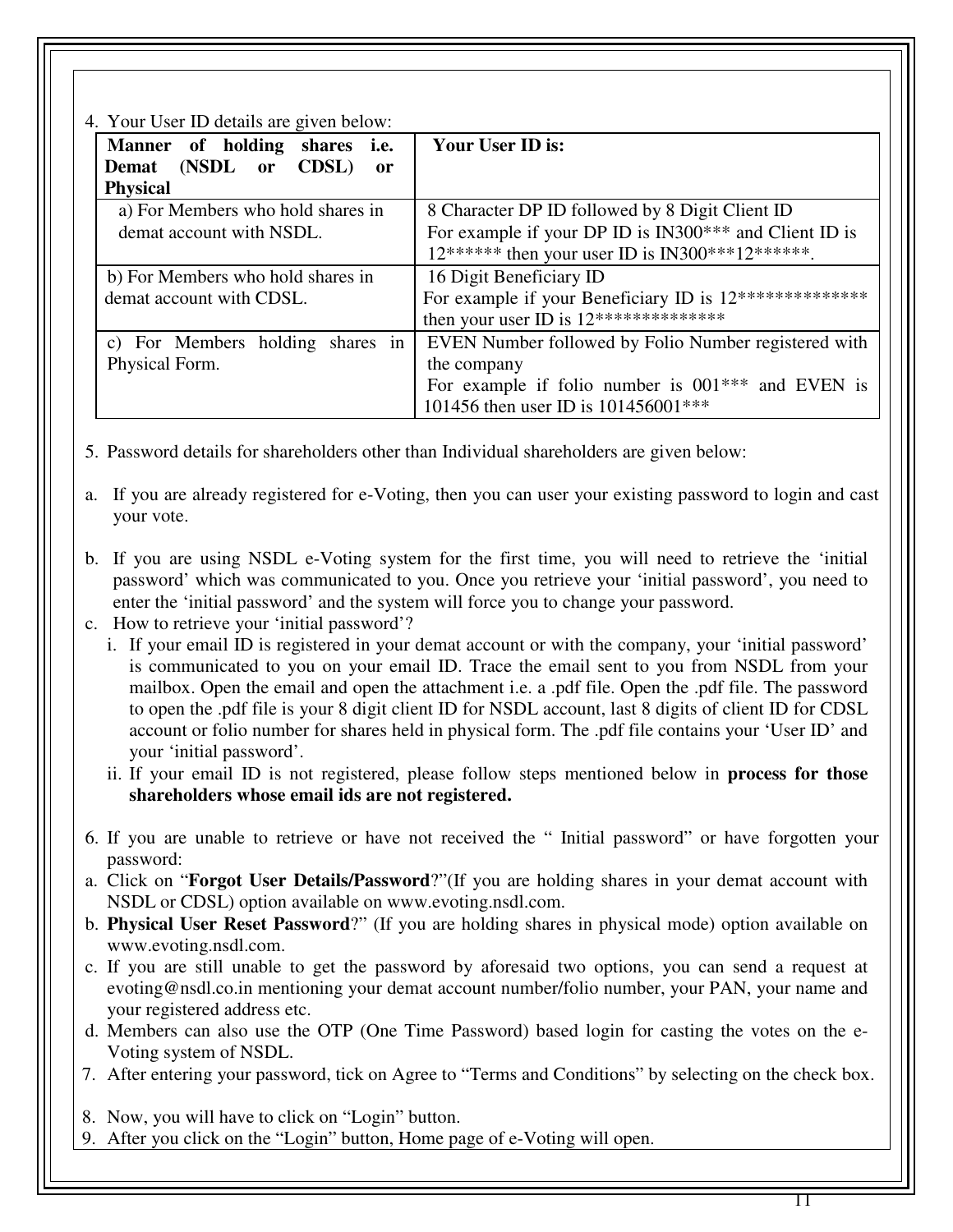# **Step 2: Cast your vote electronically on NSDL e-Voting system.**

#### **How to cast your vote electronically on NSDL e-Voting system?**

- 1. After successful login at Step 1, you will be able to see all the companies "EVEN" in which you are holding shares and whose voting cycle
- 2. Select "EVEN" of company for which you wish to cast your vote during the remote e-Voting period Now you are ready for e-Voting as the Voting page opens.
- 3. Cast your vote by selecting appropriate options i.e. assent or dissent, verify/modify the number of shares for which you wish to cast your vote and click on "Submit" and also "Confirm" when prompted.
- 4. Upon confirmation, the message "Vote cast successfully" will be displayed.
- 5. You can also take the printout of the votes cast by you by clicking on the print option on the confirmation page.
- **6.** Once you confirm your vote on the resolution, you will not be allowed to modify your vote.

# **General Guidelines for shareholders**

- 1. Institutional shareholders (i.e. other than individuals, HUF, NRI etc.) are required to send scanned copy (PDF/JPG Format) of the relevant Board Resolution/ Authority letter etc. with attested specimen signature of the duly authorized signatory(ies) who are authorized to vote, to the Scrutinizer by e-mail to csvanitha19@gmail.com with a copy marked to evoting@nsdl.co.in.
- 2. It is strongly recommended not to share your password with any other person and take utmost care to keep your password confidential. Login to the e-voting website will be disabled upon five unsuccessful attempts to key in the correct password. In such an event, you will need to go through the "Forgot User Details/Password?" or "Physical User Reset Password?" option available on www.evoting.nsdl.com to reset the password.
- 3. In case of any queries, you may refer the Frequently Asked Questions (FAQs) for Shareholders and e-voting user manual for Shareholders available at the download section of www.evoting.nsdl.com or call on toll free no.: 1800 1020 990 and 1800 22 44 30 or send a request to (Name of NSDL Official) at evoting@nsdl.co.in

**Process for those shareholders whose email ids are not registered with the depositories/ company for procuring user id and password and registration of e mail ids for e-voting for the resolutions set out in this notice**:

1. In case shares are held in physical mode please provide Folio No., Name of shareholder, scanned copy of the share certificate (front and back), PAN (self attested scanned copy of PAN card), AADHAR (self attested scanned copy of Aadhar Card) by email to evoting@nsdl.co.in/acs@kernex.in.

2. In case shares are held in demat mode, please provide DPID-CLID (16 digit DPID + CLID or 16 digit beneficiary ID), Name, client master or copy of Consolidated Account statement, PAN (self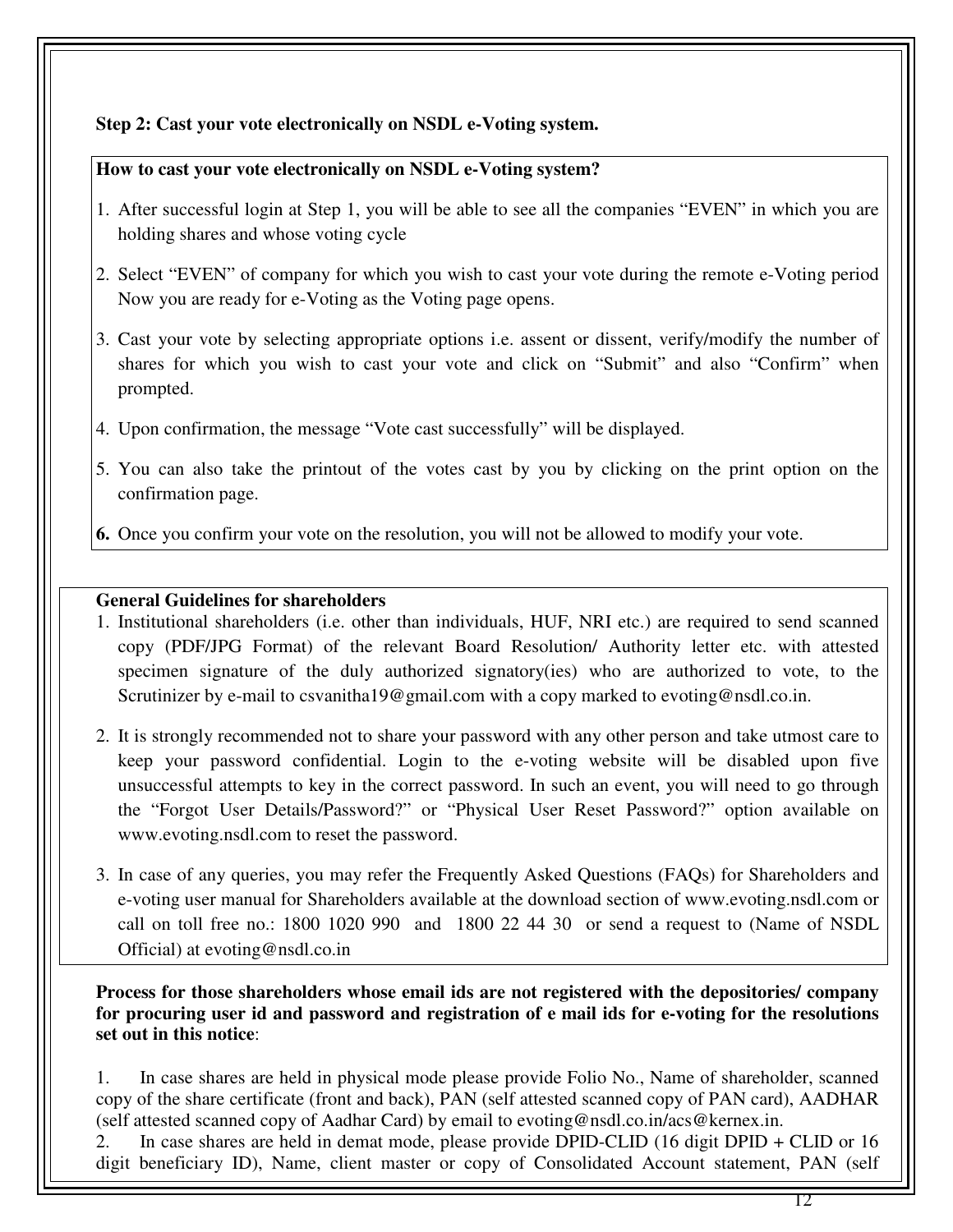attested scanned copy of PAN card), AADHAR (self attested scanned copy of Aadhar Card) to acs@kernex.in. If you are an Individual shareholders holding securities in demat mode, you are requested to refer to the login method explained at **step 1 (A**) i.e. **Login method for e-Voting for Individual shareholders holding securities in demat mode**.

3. Alternatively shareholder/members may send a request to evoting@nsdl.co.in for procuring user id and password for e-voting by providing above mentioned documents.

4. In terms of SEBI circular dated December 9, 2020 on e-Voting facility provided by Listed Companies, Individual shareholders holding securities in demat mode are allowed to vote through their demat account maintained with Depositories and Depository Participants. Shareholders are required to update their mobile number and email ID correctly in their demat account in order to access e-Voting facility.

# **INSTRUCTIONS FOR MEMBERS FOR ATTENDING THE EGM THROUGH VC/OAVM ARE AS UNDER:**

- 1. Members will be provided with a facility to attend the EGM through VC/OAVM through the NSDL e-Voting system. Members may access the same at https://www.evoting.nsdl.com under shareholders/members login by using the remote e-voting credentials. The link for VC/OAVM will be available in shareholder/members login where the EVEN of Company will be displayed. Please note that the members who do not have the User ID and Password for e-Voting or have forgotten the User ID and Password may retrieve the same by following the remote e-Voting instructions mentioned in the notice to avoid last minute rush. Further members can also use the OTP based login for logging into the e-Voting system of NSDL.
- 2. The Members can join the EGM in the VC/OAVM mode 30 minutes before and after the scheduled time of the commencement of the Meeting by following the procedure mentioned in the Notice.
- 3. Members who would like to express their views or ask questions during the EGM may register themselves as a speaker by sending their request from their registered email address mentioning their name, DP ID and Client ID/folio number, PAN, mobile number at acs@kernex.in from Wednesday,  $23<sup>rd</sup>$  March 2022 (9:00 a.m. IST) to Saturday,  $26<sup>th</sup>$  March 2022 (5:00 p.m. IST). Those Members who have registered themselves as a speaker will only be allowed to express their views/ask questions during the EGM. The Company reserves the right to restrict the number of speakers depending on the availability of time for the EGM.
- 4. The attendance of the Members attending the EGM through VC/OAVM will be counted for the purpose of reckoning the quorum under Section 103 of the Companies Act, 2013.
- 5. Members are encouraged to join the Meeting through Laptops for better experience.
- 6. Further Members will be required to allow Camera and use Internet with a good speed to avoid any disturbance during the meeting.
- 7. Please note that Participants Connecting from Mobile Devices or Tablets or through Laptop connecting via Mobile Hotspot may experience Audio/Video loss due to fluctuation in their respective network. It is therefore recommended to use stable Wi-Fi or LAN Connection to mitigate any kind of aforesaid glitches.
- 8. Shareholders who would like to express their views/have questions may send their questions in advance mentioning their names, demat account number/folio number, email id, mobile number at acs@kernex.in. The same will be replied by the company suitably.
- 9. The voting rights of Members shall be in proportion to their shares of the paid-up equity share capital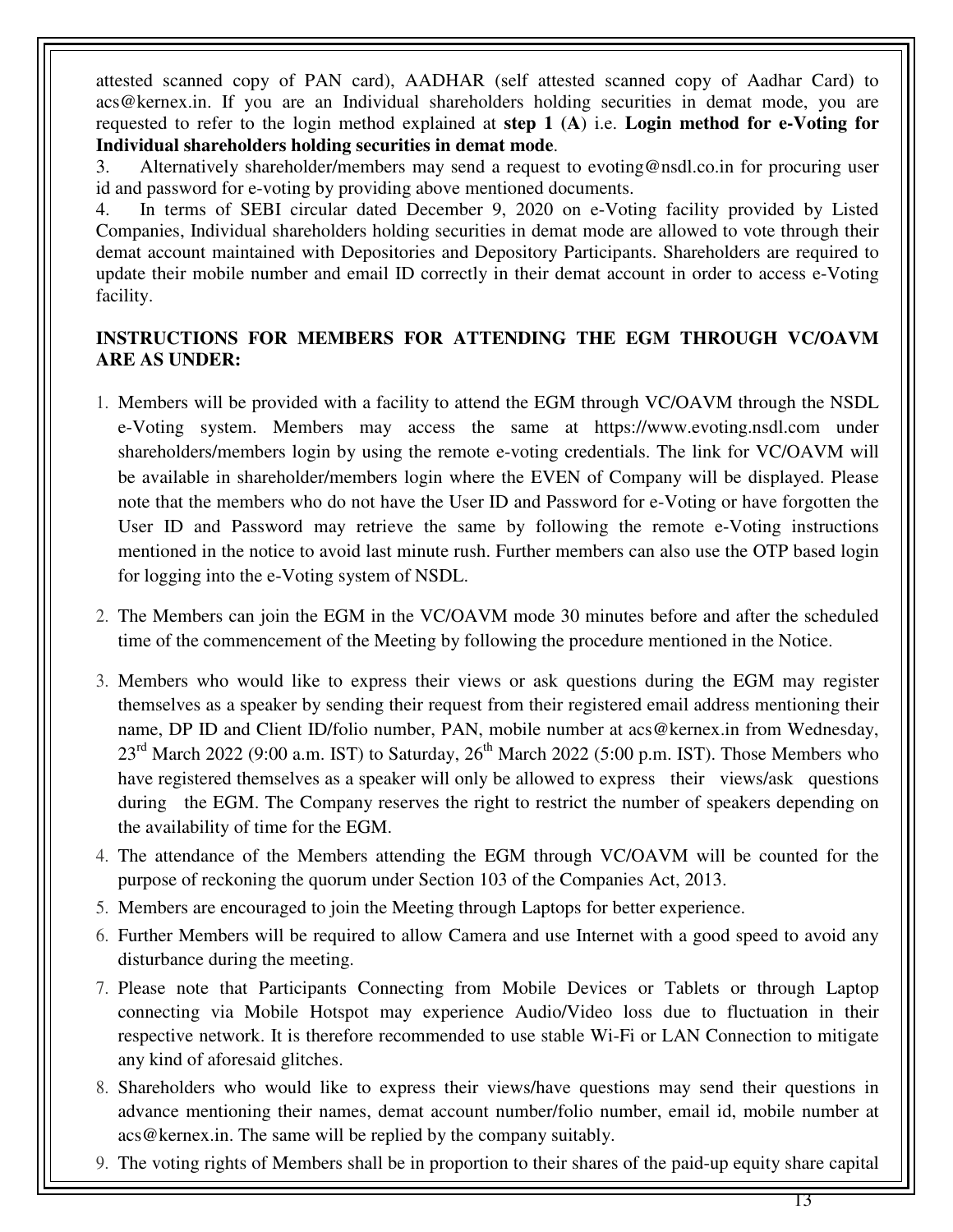of the Company as on  $22<sup>nd</sup>$  March 2022. A person, whose name is recorded in the Register of Members or in the Register of Beneficial Owners maintained by the Depositories as on the Cut- off date only shall be entitled to avail the facility of remote e-voting or voting at the EGM.

- 10.The Company has appointed Mrs. N Vanitha, P S Rao & Associates, Practicing Company Secretaries, Hyderabad, as the Scrutinizer to the e-voting process and voting at the EGM in a fair and transparent manner and he has communicated his willingness to be appointed and will be available for same purpose.
- 11.The Chairman shall, at the general meeting, at the end of discussion on the resolutions on which voting is to be held, allow voting, with the assistance of scrutinizer, by using an electronic voting system for all those members who are present at the general meeting but have not cast their votes by availing the remote e-voting facility.

 A member can opt for only one mode of voting, i.e., either through remote e-voting or venue evoting. If a member casts votes by both modes, then voting done through remote e-voting shall prevail and venue voting shall be treated as invalid.

12. The scrutinizer shall, immediately after the conclusion of voting at the general meeting, first count the votes cast at the venue e-voting, thereafter unlock the votes through remote e-voting in the presence of at least two witnesses, not in the employment of the Company and make, not later than 48 hours from the conclusion of the meeting, a consolidated scrutinizer's report of the total votes cast in favor or against, if any, to the Chairman or a person authorized by him in writing who shall countersign the same and declare the results of voting forthwith.

The results declared along with the scrutinizer's report shall be placed on the Company's website: www.kernex.in and shall also be communicated to the stock exchanges. Subject to receipt of requisite number of votes, the Resolutions shall be deemed to be passed at the EGM of the Company scheduled to be held on 29<sup>th</sup> March 2022.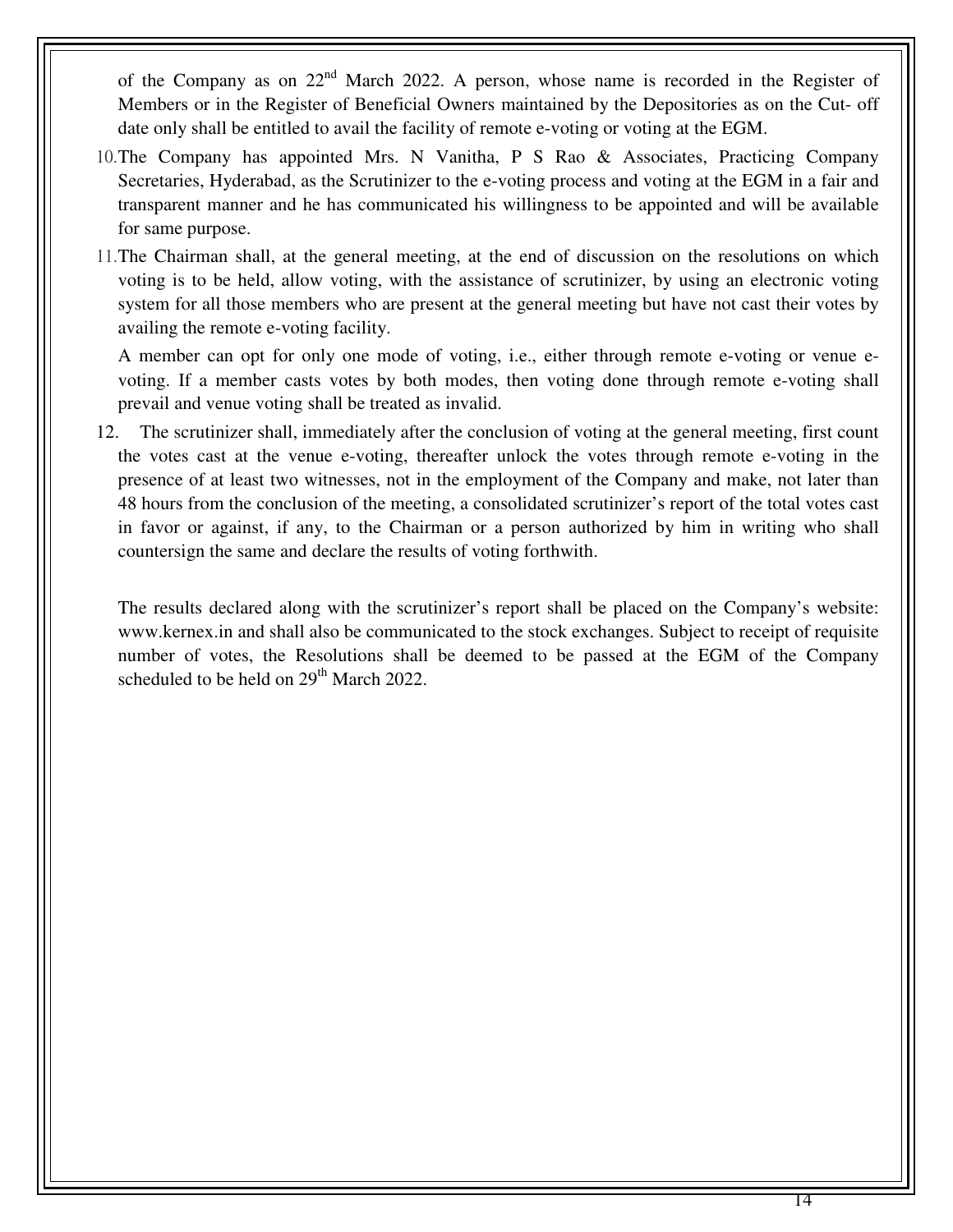# **EXPLANATORY STATEMENT**  (PURSUANT TO SECTION 102 OF THE COMPANIES ACT, 2013**)**

As required by Section 102 of the Companies Act, 2013 (Act), the following explanatory statement sets out all the material facts relating to the business mentioned under Item Nos. 1 to 3 of the accompanying Notice.

#### **Item No.1:**

The existing Article 20(a)(iii) of the Articles of Association (AOA) of the Company requires that in case of further issue of shares, the price of such Shares or Securities is to be determined by the valuation report of a Registered Valuer subject to such conditions prescribed in the rules made under the Act.

However, Rule 13 (1) of The Companies (Share Capital and Debentures) Rules, 2014, clearly states that the companies whose shares are listed on a stock exchange are not required to obtain a valuation report from a registered valuer. Further, Rule 13 (2) of The Companies (Share Capital and Debentures) Rules, 2014 states that the preferential offer of shares or other securities made by a company whose share or other securities are listed on a recognized stock exchange, such preferential offer shall be made in accordance with the provisions of the Act and regulations made by the Securities and Exchange Board (SEBI), and if they are not listed, the preferential offer shall be made in accordance with the provisions of the Act.

As the Company is listed Company whose shares are listed on BSE Limited and National Stock Exchange of India Limited, the Company is not required to obtain Valuation Report of a Registered Valuer for Preferential Offer under Rule 13(1) of the Companies (Share Capital and Debentures) Rules, 2014 and has to comply with the regulations made by the SEBI for the purpose of determining price for further issue of shares or securities. Hence, in order to remove aforesaid inconsistency, the existing Article 20(a)(iii) of the AOA is proposed to be substituted with new Articles to make it consistent with Rule 13 (1) & (2) of the Companies (Share Capital and Debentures) Rules, 2014.

Pursuant to the provisions of section 14 of the Companies Act, 2013, alteration of articles requires approval of the members of the Company by way of a Special Resolution at a general meeting. The Board of Directors' in their meeting held on  $12<sup>th</sup>$  February 2022 has approved the aforesaid amendment in the AOA of the Company as set out in item no. 1 of the notice, subject to the approval of members of the Company.

A draft copy of the altered AOA can be inspected by the members at the Registered office of the Company on all working days (excluding Saturdays and Sundays) during 10:00 A.M. to 5:00 P.M. up to the date of Extra Ordinary General Meeting

The Board recommends the resolution for approval of the members as a Special Resolution.

None of the Directors, Key Managerial Personnel of the Company or their respective relatives, are in any way concerned or interested, financially or otherwise, in the said resolution.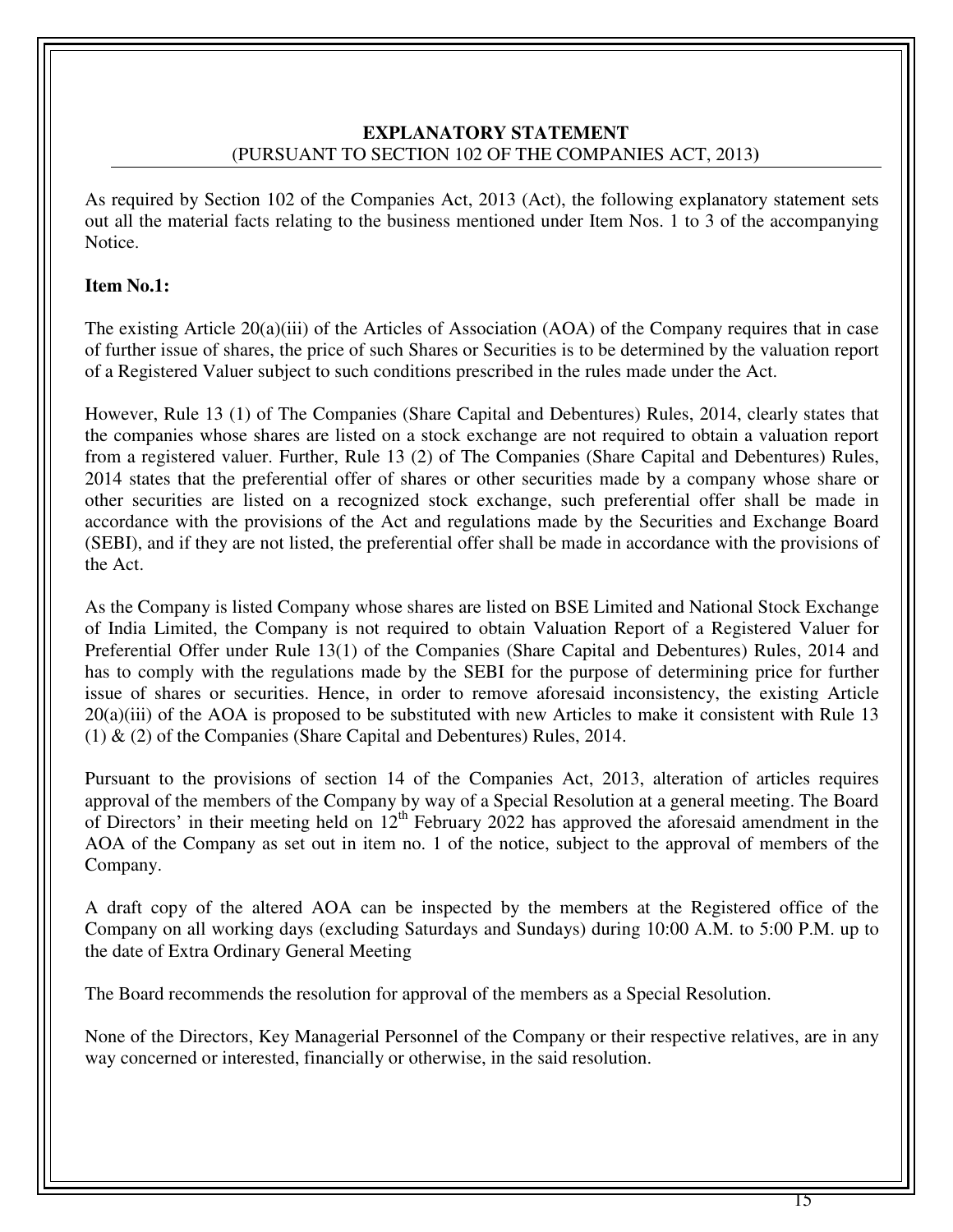# **Item No. 2:**

The Board of Directors of the Company, in its meeting held on 3<sup>rd</sup> March 2022, subject to the approval of the members of the Company and such other approvals as may be required, approved the proposal for raising funds by way of issuance and allotment of upto 13,00,000 (Thirteen Lakhs) equity shares on preferential basis to Non-Promoter Investors mentioned in the resolution no. 2.

Since the Company is a listed Company, the proposed Preferential Issue is in terms of the provisions of the SEBI ICDR Regulations, the Securities and Exchange Board of India (Substantial Acquisition of Shares and Takeover) Regulations, 2011 (as amended), and other applicable provisions, if any and Sections 42 and  $62(1)(c)$  of the Companies Act, 2013, Rule 14 of the Companies (Prospectus and Allotment of Securities) Rules, 2014 and Rule 13 of the Companies (Share Capital and Debentures) Rules, 2014.

**The information as required under SEBI (ICDR) Regulations and as per the provisions of the Companies Act, 2013 read with Rule 13(2) of the Companies (Share Capital and Debentures) Rules, 2014 and Rule 14 of the Companies (Prospectus and Allotment of Securities) Rules, 2014 are given below:** 

# *A. Objects of the Preferential issue*

The Company proposes to raise funds through issue of equity shares on preferential basis to reduce debt, meet funding requirements for various ongoing Projects of the Company /its subsidiaries/JVs (in which the Company is a partner), to meet working capital requirements to strengthen financial position and for general corporate purposes.

#### *B. Maximum number of specified securities to be issued*

The Board of Directors in its meeting held on  $3<sup>rd</sup>$  March 2022 had approved the issue of equity shares and accordingly proposes to issue and allot in aggregate up-to 13,00,000 (Thirteen Lakhs) Equity Shares of the face value of Rs.10/- (Rupees Ten Only) each ("the Equity Shares") at a premium of Rs.103/- (being not less than the price calculated in terms of ICDR Regulations) to Non-Promoter Investors on a preferential basis.

#### C. *Amount which the company intends to raise by way of such securities;*

Rs.14.69,00,000/- (Rupees Fourteen Crores Sixty Nine Lakhs Only)

#### *D. Intention of promoters / directors / key managerial personnel to subscribe to the offer:*

Any of the promoters or key managerial personnel does not intend to subscribe to the offer. However, the following director intends to subscribe to the proposed issue:-

1. Dr. Vinta Janardhana Reddy - Director (Non-executive & Non-Independent)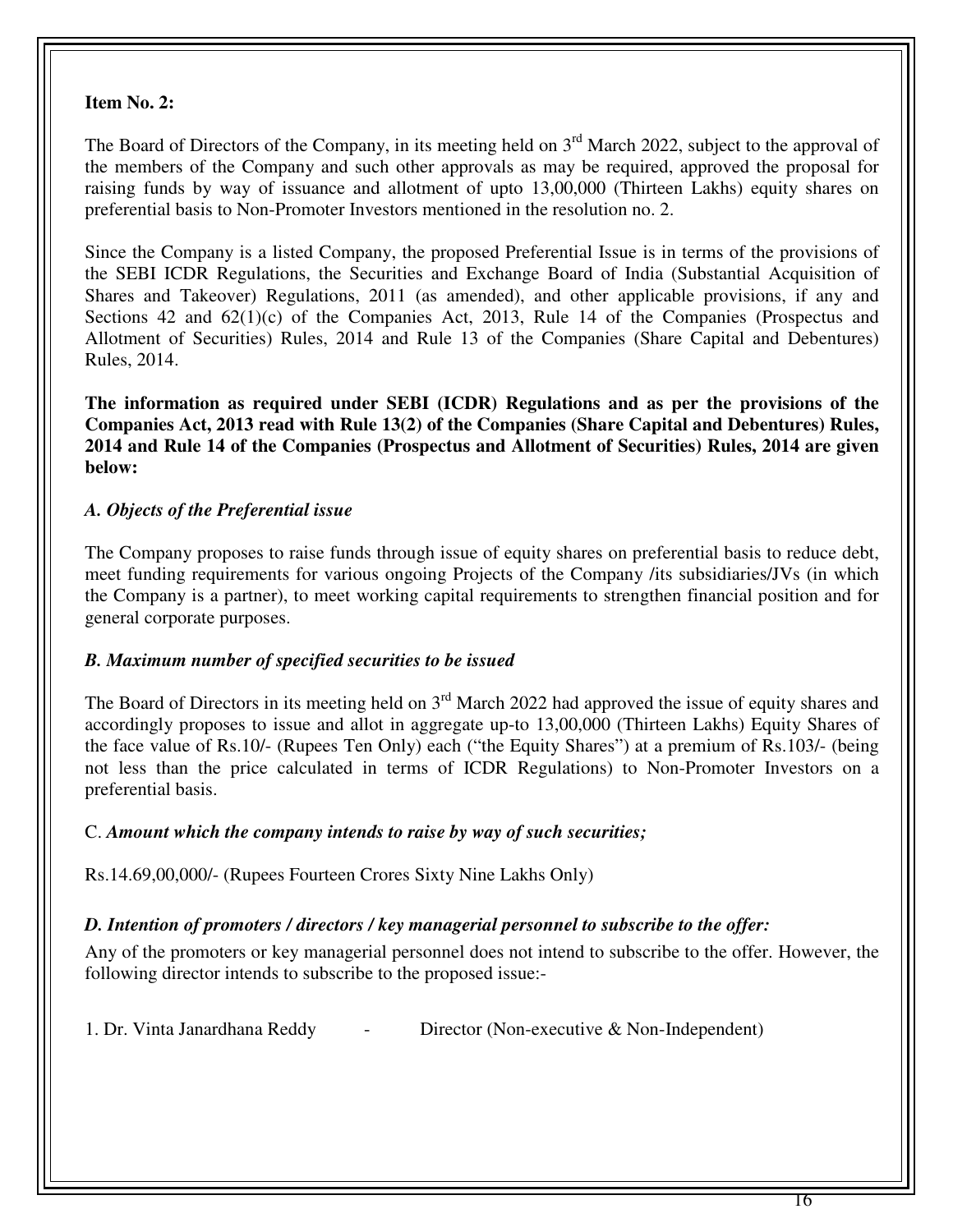# *E. Shareholding Pattern before and after the proposed preferential issue.*

| S.No         | Category                       | #Pre-Issue Equity        |                          | <b>\$Post Equity Issue</b> |                          |
|--------------|--------------------------------|--------------------------|--------------------------|----------------------------|--------------------------|
| $\mathbf{A}$ | <b>Promoter Holding</b>        | No of                    | $%$ of                   | No of shares<br>$%$ of     |                          |
|              |                                | shares held              | shareholding             | held                       | shareholding             |
| $\mathbf{1}$ | <b>Indian</b>                  |                          |                          |                            |                          |
|              | Individuals/PAC                | 2,392                    | 0.02                     | 2,392                      | 0.02                     |
|              | <b>Bodies Corporate</b>        |                          | $\overline{\phantom{a}}$ |                            | $\overline{\phantom{a}}$ |
|              | Any Other                      |                          |                          |                            |                          |
|              | <b>Sub Total A 1</b>           | 2,392                    | 0.02                     | 2,392                      | 0.02                     |
| 2.           | <b>Foreign Promoter</b>        |                          |                          |                            |                          |
|              | Individuals/NRI/Foreign        | 43, 12, 553              | $*34.50$                 | $*43,12,553$               | $*31.25$                 |
|              | individuals/PAC                |                          |                          |                            |                          |
|              | <b>Bodies Corporate</b>        |                          | $\overline{\phantom{a}}$ |                            | $\blacksquare$           |
|              | <b>Sub Total A 2</b>           | $*43,12,553$             | $*34.50$                 | $*43,12,553$               | $*31.25$                 |
|              | <b>Total Promoters Group</b>   | $*43,14,945$             | $*34.52$                 | *43,14,945                 | $*31.27$                 |
|              | $A = A1+A2$                    |                          |                          |                            |                          |
| $\bf{B}$     | <b>Public/Non-Promoters'</b>   |                          |                          |                            |                          |
|              | <b>Shareholding</b>            |                          |                          |                            |                          |
| 1.           | <b>Institutional Investors</b> |                          |                          |                            |                          |
|              |                                |                          |                          |                            |                          |
| $\mathbf{A}$ | Mutual Funds/Banks/FI          |                          |                          |                            |                          |
| $\bf{B}$     | FII's                          |                          |                          |                            |                          |
|              | <b>Sub Total B1</b>            | $\overline{\phantom{a}}$ | $\overline{\phantom{a}}$ | $\overline{a}$             | $\overline{\phantom{0}}$ |
| 2.           | <b>Non Institutions</b>        |                          |                          |                            |                          |
|              | Individual share capital       | 30,50,560                | 24.41                    | 30,50,560                  | 22.11                    |
|              | upto Rs. 2 Lacs                |                          |                          |                            |                          |
|              | Individual share capital in    | 37,01,967                | 29.67                    | 46,01,967                  | 33.35                    |
|              | excess of Rs. 2 Lacs           |                          |                          |                            |                          |
|              | Indian<br>Non-Resident         | 7,29,751                 | 5.84                     | 8,29,751                   | 6.01                     |
|              | (NRI)                          |                          |                          |                            |                          |
|              | <b>Clearing Members</b>        | 9,116                    | 0.07                     | 9,116                      | 0.07                     |
|              | Foreign Bodies Corporate       |                          |                          |                            |                          |
|              | <b>Indian Bodies Corporate</b> | 3,35,967                 | 2.69                     | 6,35,967                   | 4.61                     |
|              | <b>Foreign Nationals</b>       |                          |                          |                            |                          |
|              | Others (HUF, NBFC and          | 3,57,349                 | 2.86                     | 3,57,349                   | 2.58                     |
|              | Trusts)                        |                          |                          |                            |                          |
|              | <b>Sub Total B 2</b>           | 81,84,710                | 65.48                    | 94,84,710                  | 68.73                    |
|              | <b>Total Public Share</b>      | 81,84,710                | 65.48                    | 94,84,710                  | 68.73                    |
|              | holding B-B1+B2                |                          |                          |                            |                          |
|              | <b>GRAND TOTAL A+B</b>         | 1,24,99,655              | <b>100</b>               | 1,37,99,655                | <b>100</b>               |

 $# Pre-issue shareholding pattern as on 25<sup>th</sup> February, 2022$ 

\$ The post issue numbers and % of the equity share capital held by the Proposed Allottees has been calculated on the assumption that all 13,00,000 equity shares proposed to be issued to the Proposed Allottees.

\* Dr. Anji Raju Manthena (Promoter) has acquired 10,98,000 equity shares in the Company through SSPC dated 20.09.2021 and the said shares are lying in the Demat Escrow Account.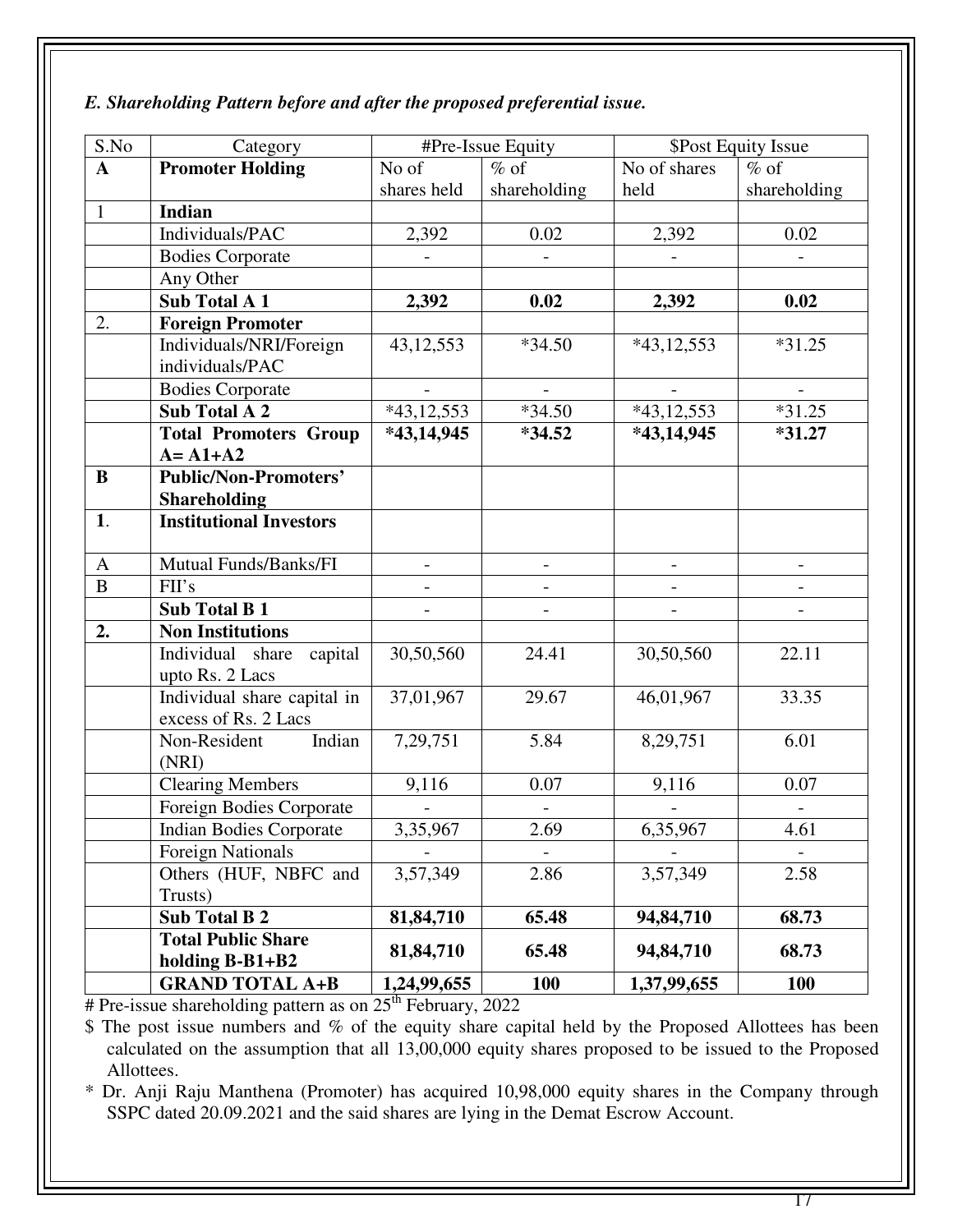## *F. Proposed time within which the allotment shall be completed:*

As required under the ICDR Regulations, the Company shall complete the allotment of equity shares as aforesaid on or before the expiry of 15 days from the date of passing of the special resolution by the shareholders granting consent for preferential issue or in the event allotment of equity shares would require any approval(s) from any regulatory authority or the Central Government, within 15 days from the date of such approval(s), as the case may be.

*G. The name of the proposed allottees, the identities of the persons who are the ultimate beneficial owners of the shares and/or who ultimately control the proposed allottees, the percentage of post preferential issue capital that may be held by them.* 

| S. No | <b>Details</b><br>of<br>subscriber               | <b>Beneficial</b><br><b>Ultimate</b><br>the<br>of<br>Owner<br>proposed Allotte(s) | Pre-<br>issue<br>holding | $\%$ to<br>Pre-<br>issue<br>Capital | <b>of</b><br>N <sub>0</sub><br>equity<br>shares<br>proposed<br>be<br>to<br>issued | $\%$<br>to<br>post<br>issue<br>capital |
|-------|--------------------------------------------------|-----------------------------------------------------------------------------------|--------------------------|-------------------------------------|-----------------------------------------------------------------------------------|----------------------------------------|
| 1.    | Janardhana<br>Dr.<br>Reddy Vinta                 | Not Applicable                                                                    | 199655                   | 1.60                                | 299655                                                                            | 2.17                                   |
| 2.    | Sri. Penumetsa Naga<br>Raju                      | Not Applicable                                                                    |                          |                                     | 200000                                                                            | 1.45                                   |
| 3.    | Penumetsa<br>Smt.<br>Parvathi                    | Not Applicable                                                                    | 9109                     | 0.07                                | 200000                                                                            | 1.52                                   |
| 4.    | Penumetcha<br>Smt.<br>Parvathi                   | Not Applicable                                                                    |                          | $\blacksquare$                      | 100000                                                                            | 0.72                                   |
| 5.    | Enact<br>M/s.<br>Technologies<br>Private Limited | Sri. P V Subba Raju<br>Hemanth<br>Sri.<br>K<br>Varma                              |                          |                                     | 300000                                                                            | 2.17                                   |
| 6.    | Sri. Jai Singh                                   | Not Applicable                                                                    |                          |                                     | 300000                                                                            | 2.17                                   |
| 7.    | Rochesmathi<br>Smt.<br>Ramakumari Konda          | Not Applicable                                                                    |                          |                                     | 50000                                                                             | 0.36                                   |
| 8.    | Smt.<br>Rochesmathi<br>Ramakumari Konda          | Not Applicable                                                                    |                          |                                     | 50000                                                                             | 0.36                                   |

# *H. Undertakings*

In terms of SEBI (ICDR) Regulations, 2018, the Company hereby undertakes that:

- a. It shall re-compute the price of the Equity Shares issued in terms of the provisions of SEBI (ICDR) Regulations, where it is required to do so.
- b. If the amount payable on account of the re-computation of price is not paid within the time stipulated in the SEBI (ICDR) Regulations, the underlying Equity Shares shall continue to be locked- in till the time such amount is paid by the proposed allottees.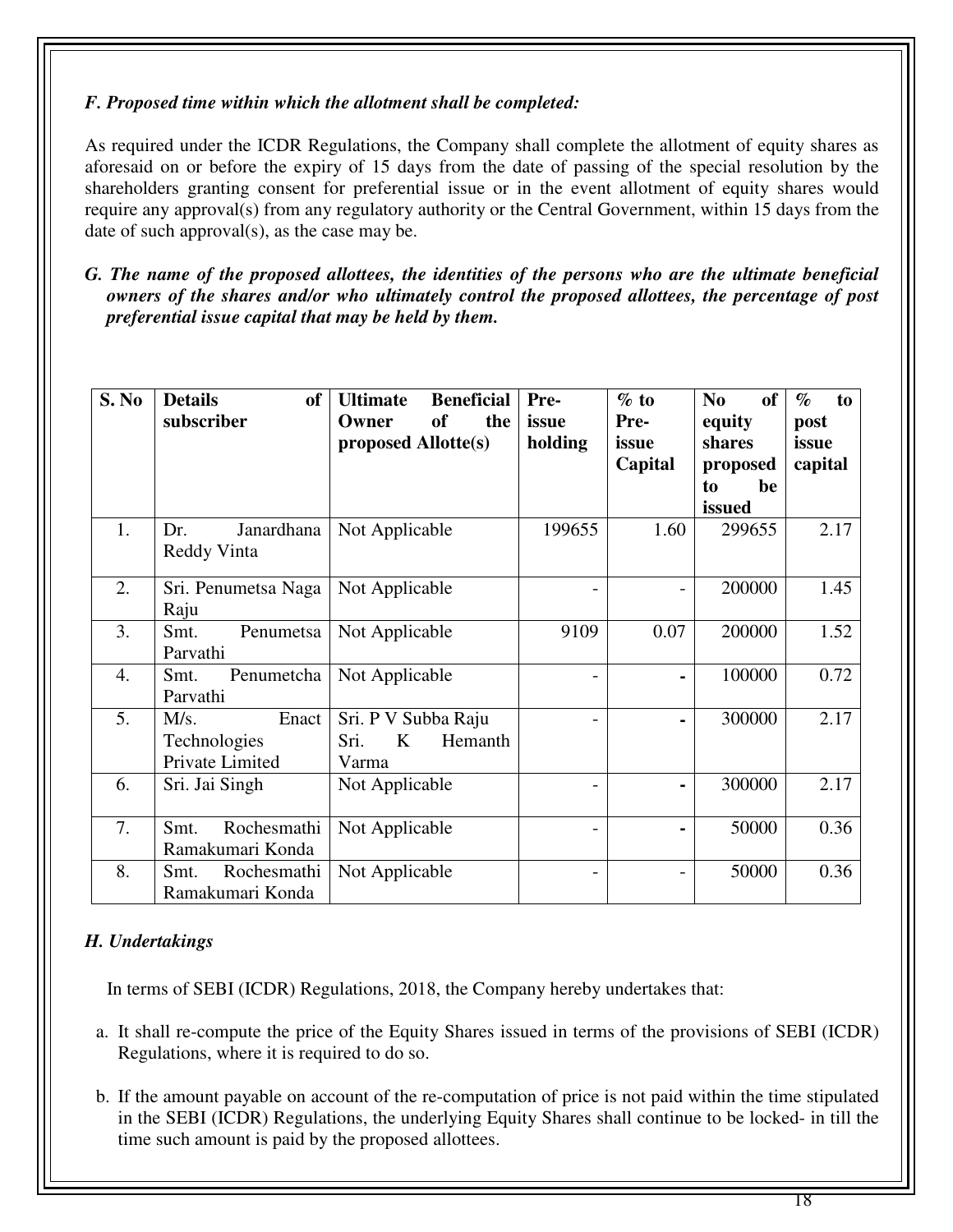#### *I.**The total number of shares or other securities to be issued*

The Board of Directors in its meeting held on 3<sup>rd</sup> March 2022 had approved the issue of equity shares and accordingly proposes to issue and allot in aggregate upto 13,00,000 (Thirteen Lakhs) Equity Shares of the face value of Rs.10/- (Rupees Ten Only) each ("the Equity Shares") to Non-Promoter Investors on a preferential basis in compliance with applicable provisions of SEBI (ICDR) Regulations.

# *J. Terms of Issue of the Equity Shares, if any*

- 1. The Equity Shares allotted in terms of this resolution shall rank pari passu with existing equity shares of the Company in all respects.
- 2. Allotment of 1,00,000 shares for cash by Dr. Janardhana Reddy Vinta, Director of the Company.
- 3. Allotment of 2,00,000 shares for cash by Sri. Penumetsa Naga Raju, Employee of the Company.
- 4. Allotment of 2,00,000 shares for cash by Smt. Penumetsa Parvathi, Wife of Employee of the Company.
- 5. Allotment of 1,00,000 shares for cash by Smt. Penumetcha Parvathi, Non-Promoter of the Company.
- 6. Allotment of 3,00,000 shares for cash by M/s. Enact Technologies Private Limited, Non-Promoter of the Company.
- 7. Allotment of 3,00,000 shares for cash by Sri. Jai Singh, Non-Promoter of the Company.
- 8. Allotment of 50,000 shares for cash by Smt. Rochesmathi Ramakumari Konda, Non-Promoter of the Company.
- 9. Allotment of 50,000 shares for cash by Sri. Venkata Soma Raju Vegesna, Non-Promoter of the Company.

# *K. Pricing of Preferential Issue:*

The Board has fixed the price of Rs. 113/- per equity share

# *L. Basis on which the price would be arrived at*

The Equity Shares of the Company are listed on BSE Limited and National Stock Exchange of India Limited ("NSE") (together referred to as the "Stock Exchanges"). The Equity Shares are frequently traded in terms of the SEBI ICDR Regulations and NSE, being the Stock Exchange with higher trading volumes for the said period, has been considered for determining the floor price in accordance with the SEBI ICDR Regulations. Further, in terms of Regulation 166A of SEBI (ICDR) Regulations, the said preferential issue, will result in allotment of more than five per cent of the post issue fully diluted share capital of the Company, to an allottee or to allottees acting in concert, and the same shall require a valuation report from an independent registered valuer for determining the price.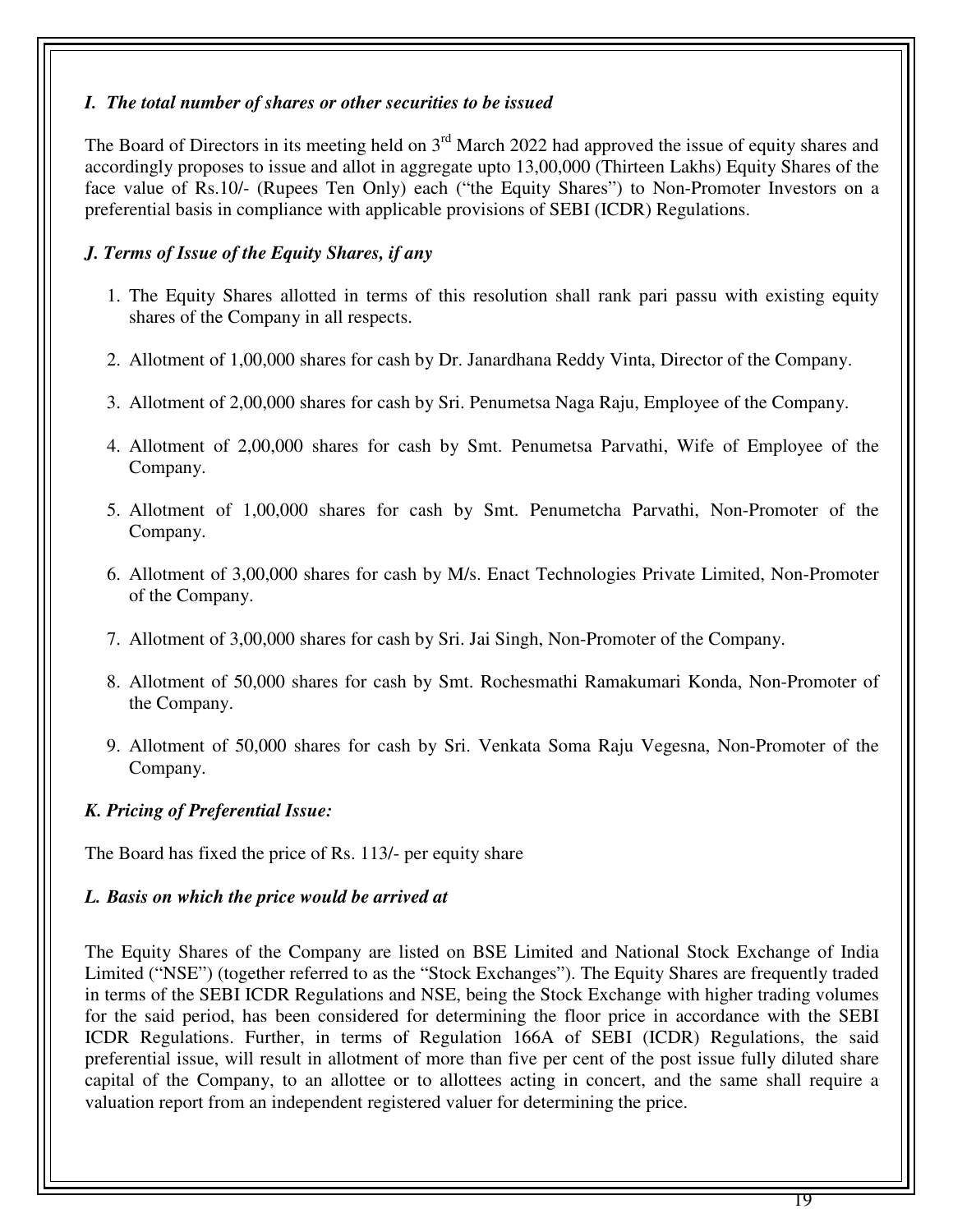In terms of the applicable provisions of the Chapter V of SEBI (Issue of Capital and Disclosure Requirements) (Amendment) Regulations, 2022, the minimum price for the preferential issue of each equity share to be issued shall be a price, being higher of the following:

- i. Average of 90 trading days of volume weighted average price of the Equity Shares of the Company quoted on the NSE, preceding the Relevant Date is Rs.104.29 (Rupees One Hundred Four and Twenty Nine Paise only); or
- ii. Average of 10 trading days of volume weighted average price of the Equity Shares of the Company quoted on the NSE, preceding the Relevant Date is Rs.110.24 (Rupees One Hundred Ten and Twenty Four Paise only).
- iii. the floor price arrived by an Independent Registered Valuer, ("Valuation Report dated  $3<sup>rd</sup>$  March 2022") in terms of proviso to Regulation 164(1)of the Chapter V of SEBI (ICDR) Regulations, 2018 is Rs. 110.24 (Rupees One Hundred Ten and Twenty Four Paise only). The said Valuation Report is uploaded on the Investor Relations page on the website of the Company i.e. www.kernex.in.

The Board has fixed the floor price as Rs. 113/- per equity share and the said price fixed by the Board is highest of the above three prices calculated in terms of the ICDR Regulation and other applicable provisions.

# *M. Name and address of valuer who performed valuation;*

Pursuant to the provision of SEBI (Issue of Capital and Disclosure Requirements) (Amendment) Regulations, 2022, the Company has obtained a Valuation Report dated  $3<sup>rd</sup>$  March 2022 issued by a Registered Valuer namely Rama Rao Talluri, registration no. IBBI/RV/06/2019/11698 having office situated at Flat No.124, C Block, Gowra Hallmark Green Living Apartments, Pipeline Road, Manikonda, Hyderabad Telangana 500 089.

#### *N. The justification for the allotment proposed to be made for consideration other than cash together with valuation report of the registered valuer.*

Not Applicable as the Company has not proposed to issue the shares for consideration other than cash

# *O. Relevant Date*

In terms of the provisions of Chapter V of the ICDR Regulations, relevant date for determining the floor price for this Preferential Allotment of equity shares is  $28<sup>th</sup>$  February 2022 being the 30 days prior to the date of Extra Ordinary General Meeting.

#### *P. Class or Classes of Persons to whom the allotment is proposed to be made*

The allotment is proposed to be made to the Non-Promoter Investors as mentioned below:-

| S                     | <b>Name of the Proposed Allottee</b>    | <b>Current Status</b> | <b>Proposed Status</b> |
|-----------------------|-----------------------------------------|-----------------------|------------------------|
| N <sub>0</sub>        |                                         | of the Allottee       | of the Allottee        |
|                       | Dr. Janardhana Reddy Vinta              | Non-Promoter          | Non-Promoter           |
| $\mathcal{D}_{\cdot}$ | Sri. Penumetsa Naga Raju                | Non-Promoter          | Non-Promoter           |
| 3                     | Smt. Penumetsa Parvathi                 | Non-Promoter          | Non-Promoter           |
| 4                     | Smt. Penumetcha Parvathi                | Non-Promoter          | Non-Promoter           |
| 5                     | M/s. Enact Technologies Private Limited | Non-Promoter          | Non-Promoter           |
| 6                     | Sri. Jai Singh                          | Non-Promoter          | Non-Promoter           |
| $\mathcal{I}$         | Smt. Rochesmathi Ramakumari Konda       | Non-Promoter          | Non-Promoter           |
| 8                     | Sri. Venkata Soma Raju Vegesna          | Non-Promoter          |                        |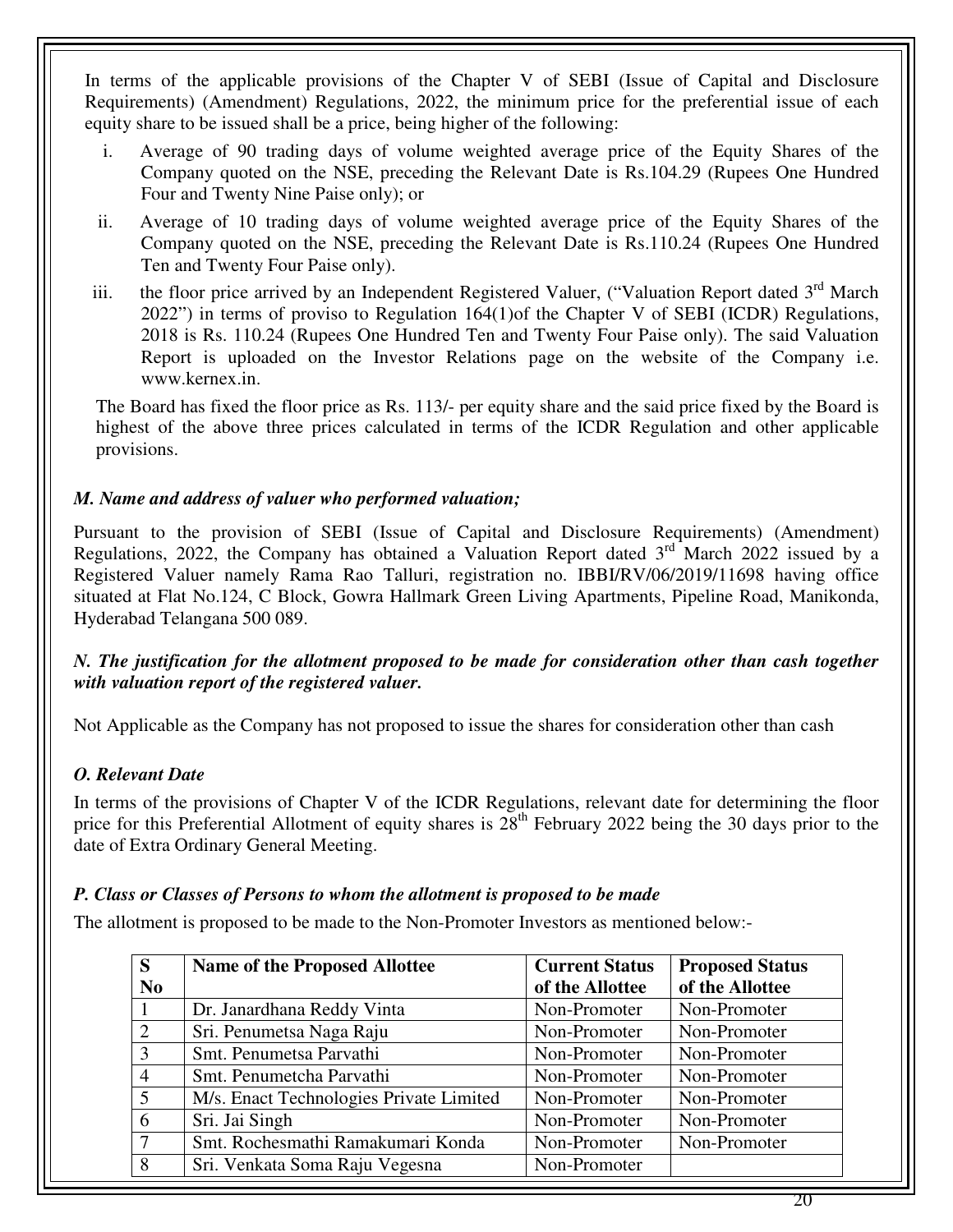# *Q. Change in control if any consequent to preferential issue*

The existing Promoters of the Company will continue to be in control of the Company and there will not be any change in the management or control of the Company as a result of the proposed preferential issue.

However, the percentage of shareholding and voting rights exercised by the shareholders of the Company will change in accordance with the change in the shareholding pattern pursuant to the Preferential Allotment.

## *R. No. of persons to whom allotment on preferential basis has already been made during the year, in terms of number of securities as well as price:*

During the year, no preferential allotment has been made to any person**.** 

# *S. Lock-in period*

The Shares to be offered issued and allotted shall be subject to Lock-in as provided under the provisions of ICDR Regulations. The entire pre preferential shareholding of the above allottees, if any, shall be locked-in from the relevant date up to the period of 6 months from the date of trading approval as per Regulation 167 of the ICDR Regulations.

# *T. Certificate from Practicing Company Secretaries*

A certificate from M/s. P S Rao & Associates, Company Secretaries certifying that the issue of equity shares on preferential basis is being made in accordance with requirements of Chapter V of the SEBI ICDR Regulations, 2018 shall be available for inspection at the Registered office of the Company on all working days (excluding Saturdays and Sundays) during 10:00 A.M. to 5:00 P.M. up to the date of Extra Ordinary General Meeting and all also be available during the Extraordinary General Meeting.

The said Certificate will be uploaded on the Investor Relations page on the website of the Company i.e. www.kernex.in before the Extra Ordinary General Meeting

# *U. Details of the Directors, Key Managerial Persons or their relatives, in any way, concerned or interested in the said resolution.*

Dr. Janardhana Reddy Vinta being Director and Sri. K Satyanarayana Raju (CEO) being a KMP who is related to Sri. P V Subba Raju and Sri. K Hemanth Varma (Ultimate beneficial owner of M/s. Enact Technologies Private Limited) may be deemed to be concerned or interested in the proposed resolution. None of the other Directors, Key Managerial Personnel and their relatives is concerned or interested in the resolution, except as holders of shares in general or that of the companies, firms, and/or institutions of which they are directors, partners or members and who may hold shares in the Company.

# *V. Other disclosures*

In accordance with SEBI ICDR Regulations,

- i. The Company has not made any preferential allotment in the financial year.
- ii. Neither the Company nor any of its Promoters and Directors has been declared as a willful defaulter or a fraudulent borrower or a fugitive economic offender.